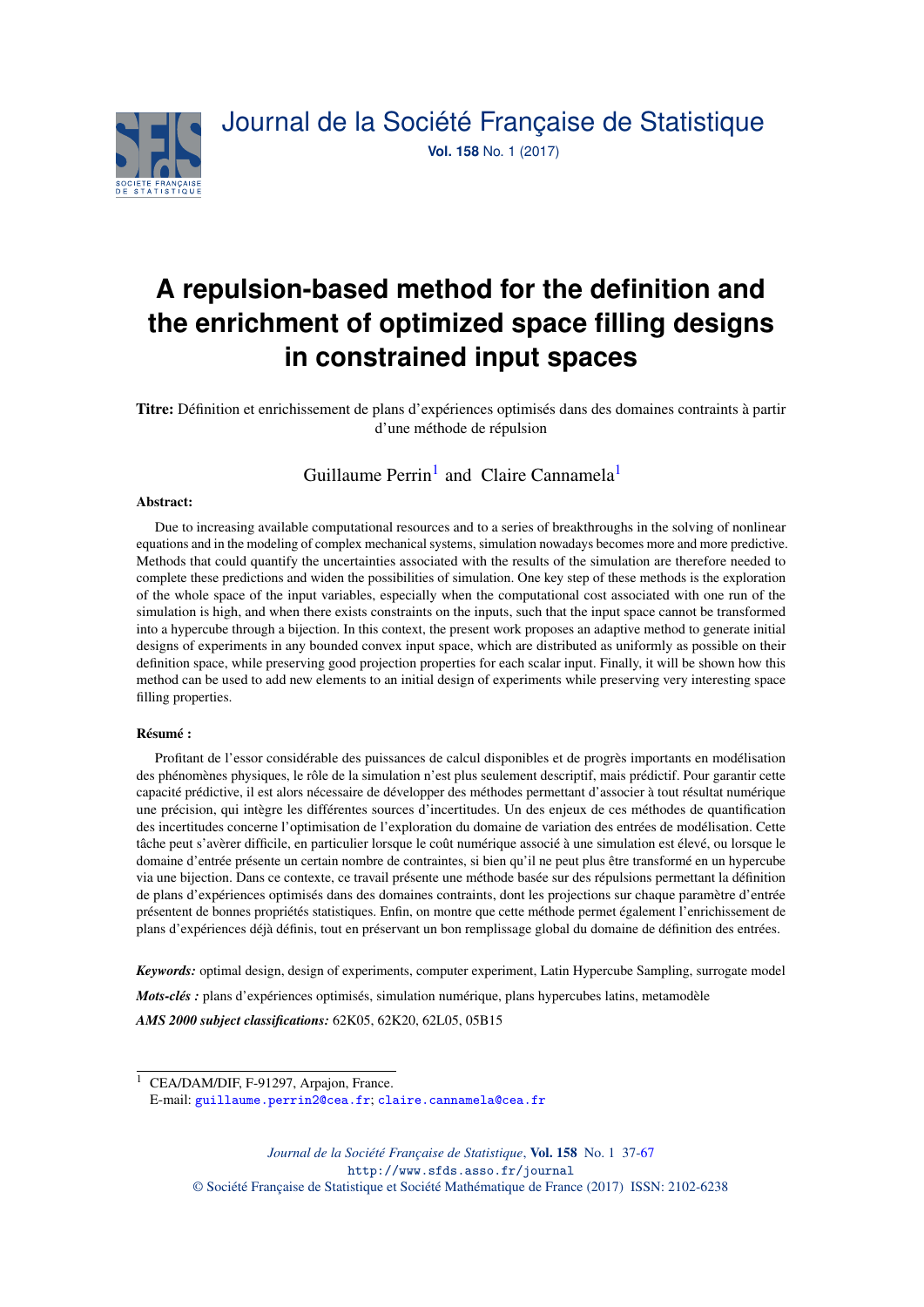#### 1. Introduction

For the last decades, the use of simulation has kept increasing for the analysis of always more complex physical phenomena. As these simulations can be very expensive to run, surrogate models, such as polynomials, neural networks [\(Bishop,](#page-29-0) [1995;](#page-29-0) [Bhadeshia,](#page-29-1) [1999\)](#page-29-1), support vector machines [\(Vapnik,](#page-30-1) [1998;](#page-30-1) [Scholkopf and Smola,](#page-30-2) [2002;](#page-30-2) [Hortado,](#page-30-3) [2002\)](#page-30-3), kernel interpolation methods [\(Sacks](#page-30-4) [et al.,](#page-30-4) [1989;](#page-30-4) [Santner et al.,](#page-30-5) [2003\)](#page-30-5), can be associated with these computer codes to maximize the knowledge about these physical phenomena. Indeed, built from a limited number of calls to the expensive computer code, which are generally referred as the *initial design of experiments* (DoE), surrogate models are a very interesting tool to perform uncertainty or sensitivity analyses.

To be more precise, for  $d > 0$ , let  $f : E \mapsto \mathbb{R}$  be a computer code function, which inputs have been normalized, such that *E* is a compact subset of  $[0,1]^d$ . In addition, for  $N \geq 2$ ,  $1 \leq n \leq N$ , and  $\mathbf{x}^{(n)} \in E$ , let  $[x] = [\mathbf{x}^{(1)} \cdots \mathbf{x}^{(N)}]$  be an initial DoE where function f is to be evaluated. The set of code evaluations,  $\{f(\mathbf{x}^{(n)})$ ,  $1 \le n \le N\}$  defines therefore the maximal available information for the construction of a surrogate model, and it is well known that the relevance of such a surrogate models is strongly dependent on the capability of [*x*] to explore space *E*.

In that prospect, the elements of the initial DoE have to be distributed as uniformly as possible on their definition space, in order to capture the potential non-linearity of the computer code. Two kinds of quantities are generally introduced to quantify the good coverage of the input space by the initial DoE: statistical criteria based on some measurements of uniformity (also called discrepancies, see [Fang and Lin,](#page-30-6) [2003;](#page-30-6) [Fang et al.,](#page-29-2) [2006\)](#page-29-2) and geometrical criteria based on the classical Euclidian norm. Whereas the statistical criteria are generally associated with the case when the inputs are independent, such that *E* is the *d*-dimensional hypercube, the geometrical criteria can be used in constrained input spaces. In particular, the minimax criterion [\(Johnson](#page-30-7) [et al.,](#page-30-7) [1990\)](#page-30-7),  $C^{mM}([x])$ , such that:

<span id="page-1-1"></span>
$$
C^{\text{mM}}([x]) = \max_{\mathbf{x} \in E} \left\{ \min_{1 \le n \le N} \left\| \mathbf{x}^{(n)} - \mathbf{x} \right\|_{d} \right\},\tag{1}
$$

where  $\|\cdot\|_d$  is the Euclidian norm in  $\mathbb{R}^d$ , is widely used as a robust evaluation of the exploratory properties of  $[x]$ . The smaller is this criterion, and the more relevant  $[x]$  is likely to be. If kernel interpolation methods (such as the Gaussian Process Regression of Kriging) are considered, the use of this criterion is also justified by the fact that this minimax criterion appears explicitly in an upper bound (that increases with respect to  $C^{mM}([x])$ ) on the pointwise error between *f* and its kernel approximation given [*x*] [\(Schaback,](#page-30-8) [1995\)](#page-30-8). In the same manner, minimax designs have general asymptotic optimality properties for the *D*- and *G*-optimality criteria [\(Johnson et al.,](#page-30-7) [1990\)](#page-30-7).

Nevertheless, despite its wide use, very little algorithmic developments have been carried out to directly compute minimax designs. This can be explained by the fact that its evaluation requires the identification of the supremum of a non-convex expression over an infinite set, which becomes too costly when *d* increases. In that context, the mindist criterion,

<span id="page-1-0"></span>
$$
C^{\text{mindist}}([x]) = \min_{1 \le m \ne n \le N} \left\| \mathbf{x}^{(n)} - \mathbf{x}^{(m)} \right\|_{d},\tag{2}
$$

proposes an interesting alternative to  $C^{mM}([x])$ . Indeed, it is also an indicator of the good coverage

*Journal de la Société Française de Statistique*, Vol. 158 No. 1 37[-67](#page-30-0) http://www.sfds.asso.fr/journal © Société Française de Statistique et Société Mathématique de France (2017) ISSN: 2102-6238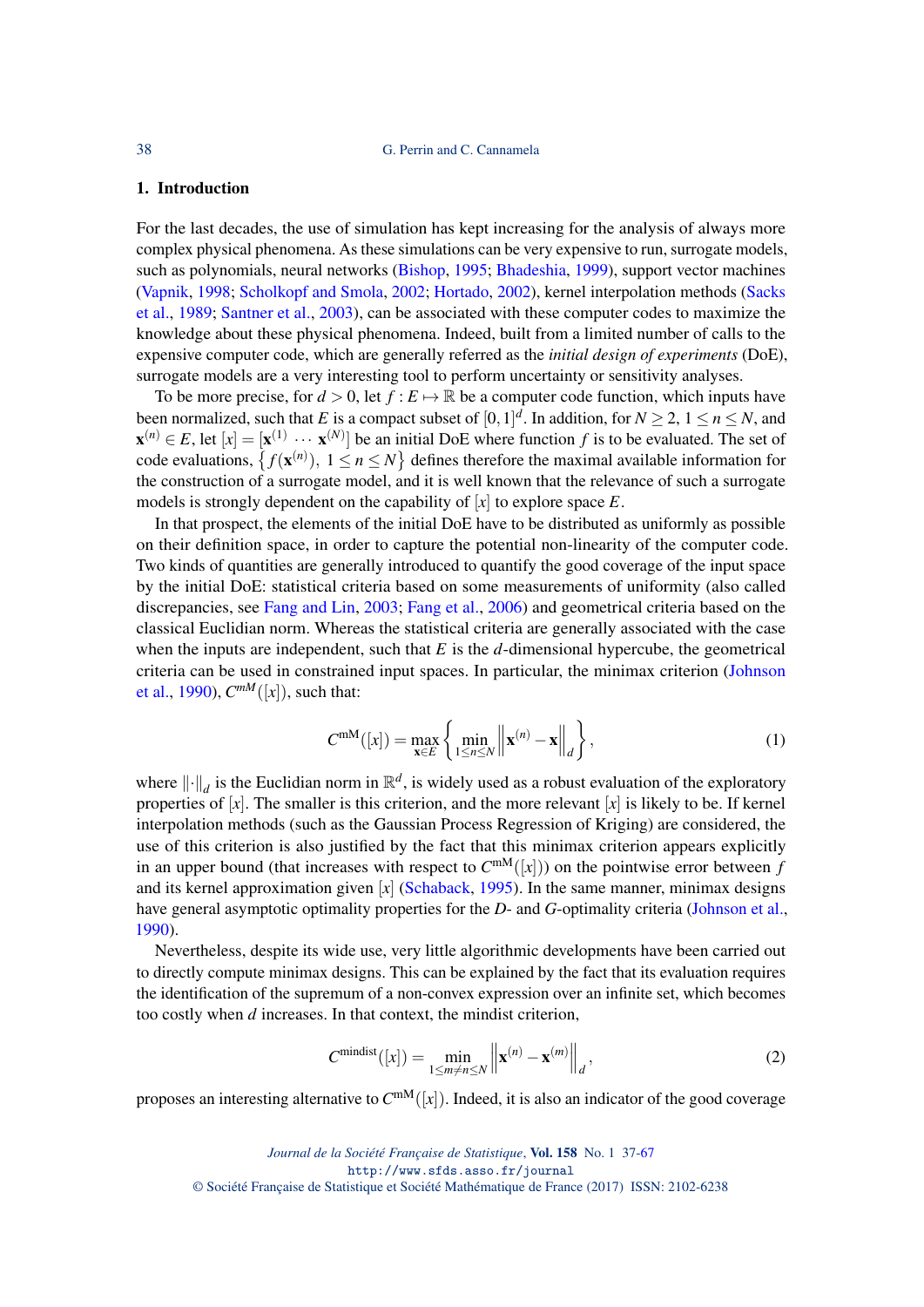of *E*: given two DoE  $[x^{(1)}]$  and  $[x^{(2)}]$ , if  $C^{mindist}([x^{(1)}]) \geq C^{mindist}([x^{(2)}])$ ,  $[x^{(1)}]$  is likely to better explore *E* than  $[x^{(2)}]$ , as the distance between at least two elements of  $[x^{(2)}]$  is smaller than the distances between each pair of elements of  $[x^{(1)}]$ . Moreover, its computation is much faster than the one of  $C^{mM}([x])$  and it can be shown [\(Auffray et al.,](#page-29-3) [2012\)](#page-29-3) that if  $[x^*]$  maximizes  $C^{mindist}$ , then  $C^{mM}([x^*]) \leq C^{mindist}([x^*])$ . Hence, the maximization of the mindist criterion can also be used to upper bound the pointwise distance between *f* and its kernel-based interpolation.

Considering that, in many applications, only a small number of inputs have a real influence on the studied quantities of interest, proposing initial DoE that present good projection properties in low-dimensional spaces (sparsity principle) is also of great interest. Focusing on the formerly introduced mindist criterion, this means that not only  $C^{mindist}([x])$  has to be high, but  $C^{mindist}([x^{sub,p}])$ has also to be high for each matrix  $[x^{\text{sub},p}]$  that gathers *p* lines of  $[x]$ , with  $1 \le p \le d$ . When only the one-dimensional projection properties are considered ( $p = 1$ ), a relevant way to build space-filling designs is to optimize a statistical or geometrical criterion within the well known class of Latin Hypercube Samples noted LHS [\(McKay et al.,](#page-30-9) [1979\)](#page-30-9). Very interesting developements can be found in [Morris and Mitchell](#page-30-10) [\(1995\)](#page-30-10) and [Jin et al.](#page-30-11) [\(2005\)](#page-30-11) for this purpose. Some authors have generalized these works to improve the space-filling properties of projections in higher dimensions than one (see [Tang,](#page-30-12) [1993,](#page-30-12) [Park,](#page-30-13) [1994,](#page-30-13) [Osuolale et al.,](#page-30-14) [2003,](#page-30-14) [Moon et al.,](#page-30-15) [2011\)](#page-30-15). Recently, [Joseph et al.](#page-30-16) [\(2015\)](#page-30-16) have proposed a method to optimize the space-filling properties on all sub-projections spaces. Such designs are called maximum projection designs and will be referred as MaxPro designs in the following. In the same manner, a greedy approach has been proposed in Draguljić et al.  $(2012)$  to iteratively compute designs that have good space filling properties in lower dimensional projections (named non-collapsing designs).

The majority of the literature on the construction of space-filling designs considers input spaces that are hyperrectangles. However, we can find some contributions to the construction of designs for a bounded convex domain. [Stinstra et al.](#page-30-17) [\(2003\)](#page-30-17) have used non-linear programming solvers to construct maximin designs in explicit constrained regions. [Auffray et al.](#page-29-3) [\(2012\)](#page-29-3) have proposed maximin designs in any bounded connected domain based on simulated annealing scheme with a particular Metropolis-within-Gibbs algorithm. [Stinstra et al.](#page-30-18) [\(2010\)](#page-30-18) have developed a nearly uniform design in any convex space. The approach of  $Dragulji\acute{c}$  et al.  $(2012)$  can also be applied in this input space type. Interesting results for bounded convex input regions can also be obtained using iterative clustering-based approaches. To this end, [Flury](#page-30-19) [\(1990\)](#page-30-19) has used the k-means clustering whereas [Lekivetz and Jones](#page-30-20) [\(2015\)](#page-30-20) have proposed a hierarchical clustering. Recently, these methods have been improved to better focus on the minimax minimization [\(Mak and Joseph,](#page-30-21) [2016\)](#page-30-21).

However, in most of these methods adapted to non-hyperrectangle input spaces, there is no guarantee to get good space filling properties in lower dimensional projections. Hence, this work aims at generalizing the notion of optimized LHS to the case when there exists constraints on the inputs such that the input space is a bounded convex domain (the simplex or the hypersphere are two examples of such constrained input spaces). Following on the works of [Dupuy et al.](#page-29-5) [\(2015\)](#page-29-5) and [Franco et al.](#page-30-22) [\(2008\)](#page-30-22), the proposed method is based on an adaptive procedure that combines several kinds of repulsion between each elements of the DoE. The main interest of our repulsion-based procedure is to produce DoE that allow the exploration of the whole input space, which can be constrained, without accumulating points at the boundaries, with a relatively low complexity.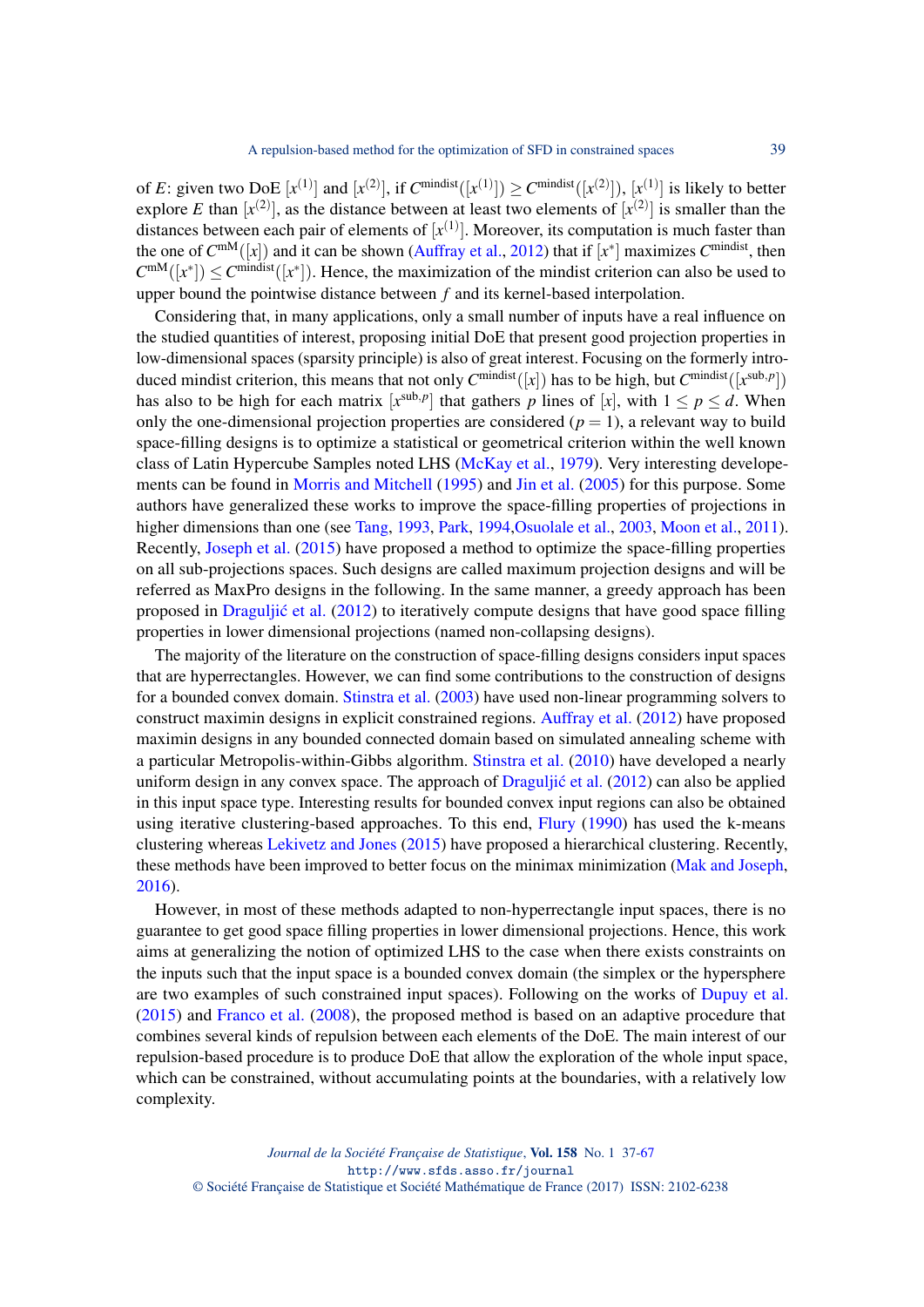Section 2 presents the main theoretical and numerical arguments on which the repulsions are based, and compares the efficiency of the method to already existing DoE generators when the input space is a hypercube. Section 3 generalizes these concepts to the case when the input space is any bounded convex domain. In particular, the generation of DoE in the multidimensional simplex and hypersphere is analyzed in details. At last, Section 4 shows to what extent such a repulsion-based approach allows the addition of new elements to already existing DoE while preserving global good space filling properties.

#### <span id="page-3-0"></span>2. A repulsion-based method to construct optimized LHS

Let *d* be the number of scalar inputs involved in the considered computer code, and *N* be the number of experiments that we want to generate to build an initial DoE. We then denote by  $\mathcal{M}_{d,N}([0,1])$  the set of all the  $(d \times N)$ -dimensional matrices with values in [0,1]. Hence, we denote by  $\mathscr{H}_{d,N}^{\text{LHS}} \subset \mathscr{M}_{d,N}([0,1])$  the set of all the  $(d \times N)$ -dimensional Latin Hypercube Samples (LHS) [*x*], such that each row of [*x*] has one component in each interval [(*n*−1)/*N*,*n*/*N*], 1 ≤ *n* ≤ *N*. It is assumed that the good coverage of  $[0,1]^d$  by any element [*x*] in  $\mathcal{H}_{d,N}^{\text{LHS}}$  can be assessed through an easy-to-compute (geometrical or statistical) space filling criterion,  $\mathscr{C}$ , to be minimized. Hence, if  $[x^{(1)}]$  and  $[x^{(2)}]$  are two elements of  $\mathcal{H}_{d,N}^{\text{LHS}}, [x^{(1)}]$  will be said to be better that  $[x^{(2)}]$  to cover  $[0,1]^d$  if  $\mathscr{C}([x^{(1)}]) \leq \mathscr{C}([x^{(2)}])$ .

Therefore, the idea of this section is to propose an adaptive method to search  $[x^*]$  as one solution of the following optimization problem:

$$
[x^*] = \arg\min_{[x] \in \mathcal{H}_{d,N}^{\text{LHS}}} \mathcal{C}([x]).
$$
 (3)

#### *Notations*

We denote by  $\langle \cdot, \cdot \rangle_N$  and  $\|\cdot\|_N$  the classical Euclidean inner product and norm respectively, such that for all **x** and **y** in  $[0,1]^N$ ,

$$
\langle \mathbf{x}, \mathbf{y} \rangle_N = \sum_{n=1}^N x_n y_n, \quad ||\mathbf{x}||_N = \sqrt{\langle \mathbf{x}, \mathbf{x} \rangle_N}.
$$
 (4)

For all **x** in  $[0,1]^N$ , we then define  $s(x)$  the vector gathering the elements of **x**, which have been sorted in an ascending order, and  $\{j_1(\mathbf{x}),..., j_N(\mathbf{x})\}$  the corresponding indices, such that:

$$
s_1(\mathbf{x}) = x_{j_1(\mathbf{x})} < \ldots < s_N(\mathbf{x}) = x_{j_N(\mathbf{x})}.\tag{5}
$$

In addition, the *N* columns of any element [*x*] in  $\mathscr{M}_{d,N}([0,1])$  will be written  $\{ \mathbf{x}^{(n)},\; 1\leq n\leq N\}$ , whereas its *d* rows will be written  $\{x_{(i)}, 1 \le i \le d\}$ , such that:

$$
[x] = [\mathbf{x}_{(1)}; \dots; \mathbf{x}_{(d)}] = [\mathbf{x}^{(1)} \cdots \mathbf{x}^{(N)}].
$$
 (6)

Therefore, for all  $1 \le i \le d$  and all  $1 \le n \le N$ , the element that corresponds to the *i*<sup>th</sup> row and the  $n^{\text{th}}$  column can be written: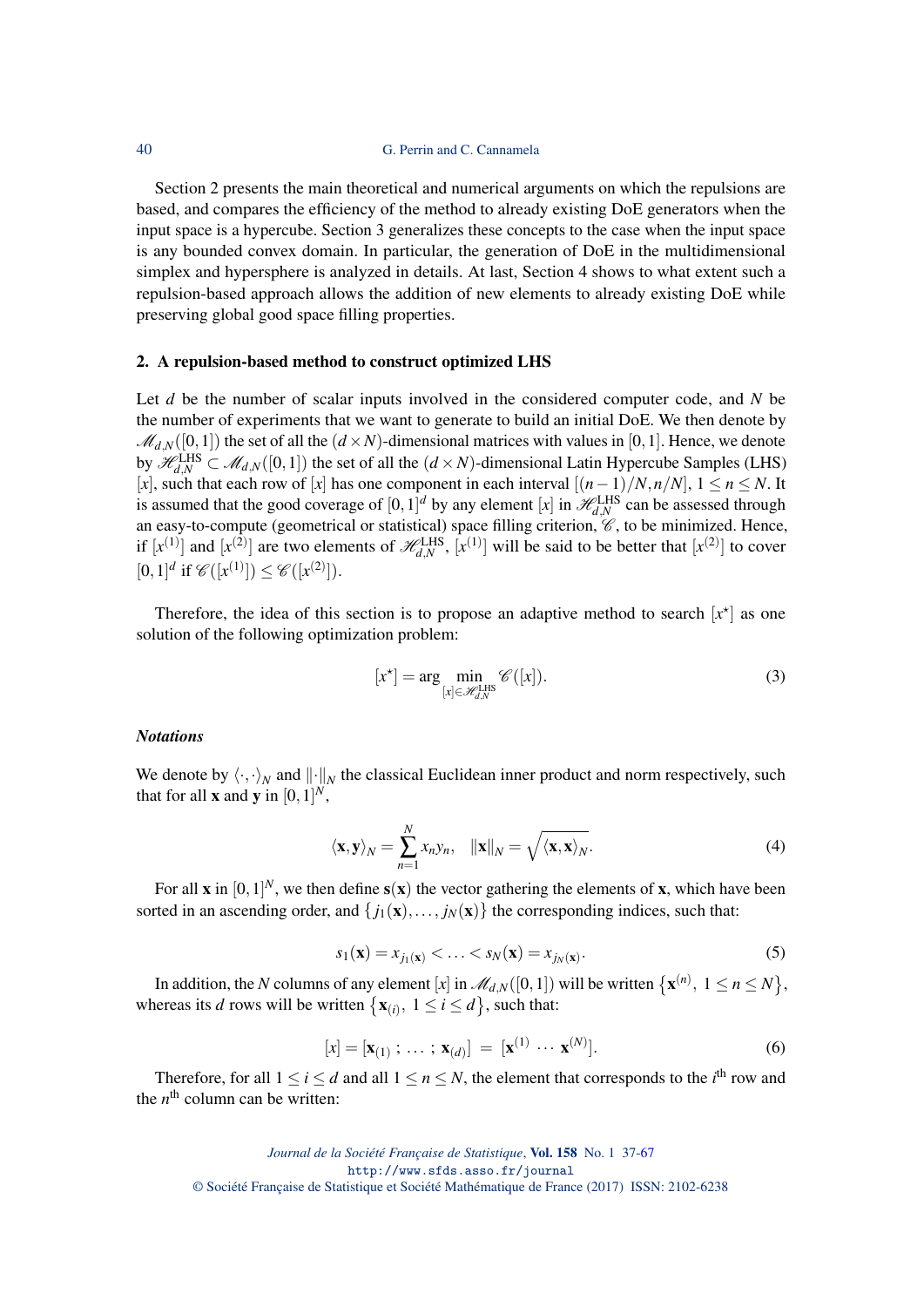A repulsion-based method for the optimization of SFD in constrained spaces 41

$$
[x]_{i,n} = x_{(i),n} = x_i^{(n)}.
$$
 (7)

## *2.1. Optimization of the space filling properties of LHS in the hypercube*

By construction, if  $[x] = [\hat{x}] + [\delta x]$ , where, for all  $1 \le i \le d$  and  $1 \le n \le N$ ,  $[\hat{x}]_{i,n} = (n-0.5)/N$  and  $[\delta x]_{i,n}$  is uniformly chosen in  $[-0.5/N, 0.5/N]$ , then  $[x]$  is in  $\mathcal{H}_{d,N}^{\text{LHS}}$ . Moreover, it can be noticed that permuting several elements in each row of [*x*] leads to another element of  $\mathscr{H}_{d,N}^{\text{LHS}}$ . Hence, as generating LHS is relatively easy, searching a "good" (with respect to criterion  $\mathscr{C}$ ) LHS can be done by searching the best LHS among a large number of DoE that have been drawn at random within the class of Latin Hypercube arrangements. However, noticing that *N*! elements of  $\mathcal{H}_{d,N}^{\text{LHS}}$ can be computed for each draft of  $[\delta x]$ , it appears that such a procedure is rather inefficient, which has encouraged the development of adaptive methods to optimize the space filling properties of an initial element of  $\mathcal{H}_{d,N}^{\text{LHS}}$  from a series of well-chosen permutations (see [Damblin et al.,](#page-29-6) [2013](#page-29-6) for more details about these methods).

The problem with such methods based on permutations is that they are limited to the hypercube case. Hence, another approach is presented in this section, which is based on the introduction of two repulsions: first, a component by component repulsion to project any  $(d \times N)$ -dimensional matrices with values in [0, 1] in  $\mathcal{H}_{d,N}^{\text{LHS}}$ , and second, a repulsion based on the Euclidian distance between points to optimize the space filling properties of the DoE.

Although such an approach gives very interesting results in the case of the hypercube, it is recalled that the motivation for the following developments is their generalization to any bounded convex domains.

# <span id="page-4-0"></span>2.1.1. Projection in  $\mathscr{H}_{d,N}^{\text{LHS}}$

This section aims at presenting two pseudo-projections: the first one is only based on the sorting of the rows of the elements of  $\mathcal{M}_{d,N}([0,1])$ ; the second one introduces an iterative procedure, which will be very useful in the context of constrained input spaces.

#### Rank-based projection

If  $[x] = [\mathbf{x}_{(1)}; \dots; \mathbf{x}_{(d)}]$  is an element of  $\mathcal{M}_{d,N}([0,1])$ , the matrix  $[\Pi x]$ , where for all  $1 \le i \le d$ and for all  $1 \leq n \leq N$ ,

$$
[\Pi x]_{i,n} = (j_n(\mathbf{x}^{(i)}) - 0.5)/N,\tag{8}
$$

is in  $\mathcal{H}_{d,N}^{\text{LHS}}$  and can be seen as a pseudo-projection of [*x*] on  $\mathcal{H}_{d,N}^{\text{LHS}}$ .

# Repulsion-based projection

For all **x** in  $[0,1]^N$ , let  $\mathcal{C}^{\text{LHS}}$  and  $B^{\text{LHS}}$  be the two following criteria:

<span id="page-4-1"></span>
$$
\mathscr{C}^{\text{LHS}}(\mathbf{x}) = \max \left\{ s_2(\mathbf{x}) - s_1(\mathbf{x}), \dots, s_N(\mathbf{x}) - s_{N-1}(\mathbf{x}), 1 - s_N(\mathbf{x}) + s_1(\mathbf{x}) \right\},\tag{9}
$$

© Société Française de Statistique et Société Mathématique de France (2017) ISSN: 2102-6238

*Journal de la Société Française de Statistique*, Vol. 158 No. 1 37[-67](#page-30-0) http://www.sfds.asso.fr/journal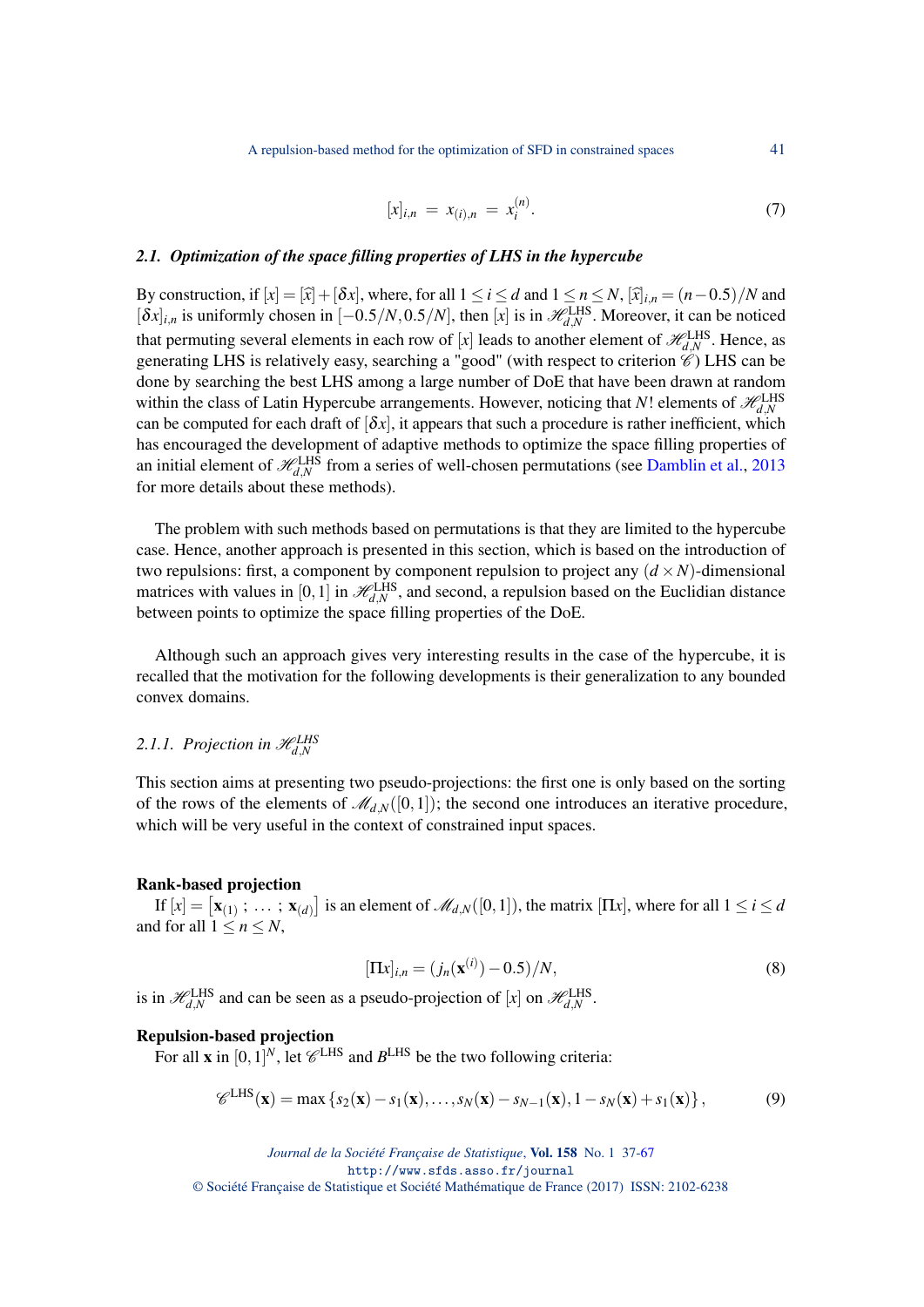#### 42 G. Perrin and C. Cannamela

$$
BLHS(\mathbf{x}) = \begin{cases} 1 \text{ if for all } 1 \le n \le N, \ (n-1)/N \le s_n(\mathbf{x}) \le n/N, \\ 0 \text{ otherwise.} \end{cases}
$$
(10)

By construction, the minimal value of  $\mathcal{C}^{\text{LHS}}$  is  $1/N$ , which corresponds to a configuration when all the components of **x** are separated by the same distance  $1/N$ . Such a configuration is not unique. For all **x** in  $[0,1]^N$ , let us now consider the repulsion vector  $\mathbf{R}(\mathbf{x}) = (R_1(\mathbf{x}),...,R_N(\mathbf{x})),$ such that for all  $1 \le n \le N$ :

<span id="page-5-2"></span>
$$
R_n(\mathbf{x}) = \sum_{1 \le m \ne n \le N} \widetilde{R}(x_n, x_m) + \widehat{R}(x_n, x_m), \tag{11}
$$

<span id="page-5-1"></span>
$$
\widetilde{R}(x_n, x_m) = \frac{x_n - x_m}{|x_n - x_m|^3}, \quad \widehat{R}(x_n, x_m) = \frac{x_m - x_n}{|x_n - x_m|(1 - |x_n - x_m|)^2}.
$$
\n(12)

Whereas  $\widetilde{R}(x_n, x_m)$  is the classical  $1/r^2$  repulsion,  $\widehat{R}_{nm}(x_n, x_m)$  is a symmetry-based regularization term, to take into account the fact that the components of x have to stay in the bounded interval [0, 1]. In addition, let  $\{x_{(k)}\}_{k\geq 1}$  be the sequence defined by the algorithm [1,](#page-5-0) where, for all **x** in  $[0, 1]^{N}$ :

$$
\delta(\mathbf{x}) = \begin{cases}\n0 & \text{if } R_1(\mathbf{x}) = \ldots = R_N(\mathbf{x}), \\
-\langle \Delta \mathbf{x}, \Delta \mathbf{R}(\mathbf{x}) \rangle_N / ||\Delta \mathbf{R}(\mathbf{x})||_N^2 & \text{otherwise, with :} \n\end{cases}
$$
\n(13)

$$
\begin{cases}\n\Delta \mathbf{x} = (s_2(\mathbf{x}) - s_1(\mathbf{x}), \dots, s_N(\mathbf{x}) - s_{N-1}(\mathbf{x}), 1 - (s_N(\mathbf{x}) - s_1(\mathbf{x}))), \\
\Delta \mathbf{R}(\mathbf{x}) = (R_2(\mathbf{s}(\mathbf{x})) - R_1(\mathbf{s}(\mathbf{x})), \dots, R_N(\mathbf{s}(\mathbf{x})) - R_{N-1}(\mathbf{s}(\mathbf{x})), R_1(\mathbf{s}(\mathbf{x})) - R_N(\mathbf{s}(\mathbf{x}))).\n\end{cases} (14)
$$

1 Initialization:  $\mathbf{x}_{(1)} = \mathbf{x} \in [0,1]^N$ ; 2 for  $k \geq 1$  do  $\mathbf{x}_{(k+1)} = \mathbf{x}_{(k)} + \delta(\mathbf{x}_{(k)}) \times \mathbf{R}(\mathbf{x}_{(k)}) ;$ 4  $\mathbf{x}_{(k+1)} = \mathbf{x}_{(k+1)} \mod (1).$ 5 end

# Algorithm 1: Repulsion-based projection

<span id="page-5-0"></span>The introduction of algorithm [1,](#page-5-0) which depends on the particular function  $x \mapsto \delta(x)$ , is justified by the following proposition.

**Proposition 1.** The sequence  $\left\{\mathscr{C}^{LHS}(\mathbf{x}_{(k)})\right\}_{k\geq 1}$  converges to its minimal value  $1/N$  when k tends *to infinity.*

#### □ Proof:

1. We define:

<span id="page-5-3"></span>
$$
\mathscr{C}^{\star}(\mathbf{x}) = \sum_{n=1}^{N} \left( \Delta x_n - \frac{1}{N} \right)^2 = \sum_{n=1}^{N} \Delta x_n^2 - \frac{1}{N}, \quad \mathbf{x} \in [0, 1]^N.
$$
 (15)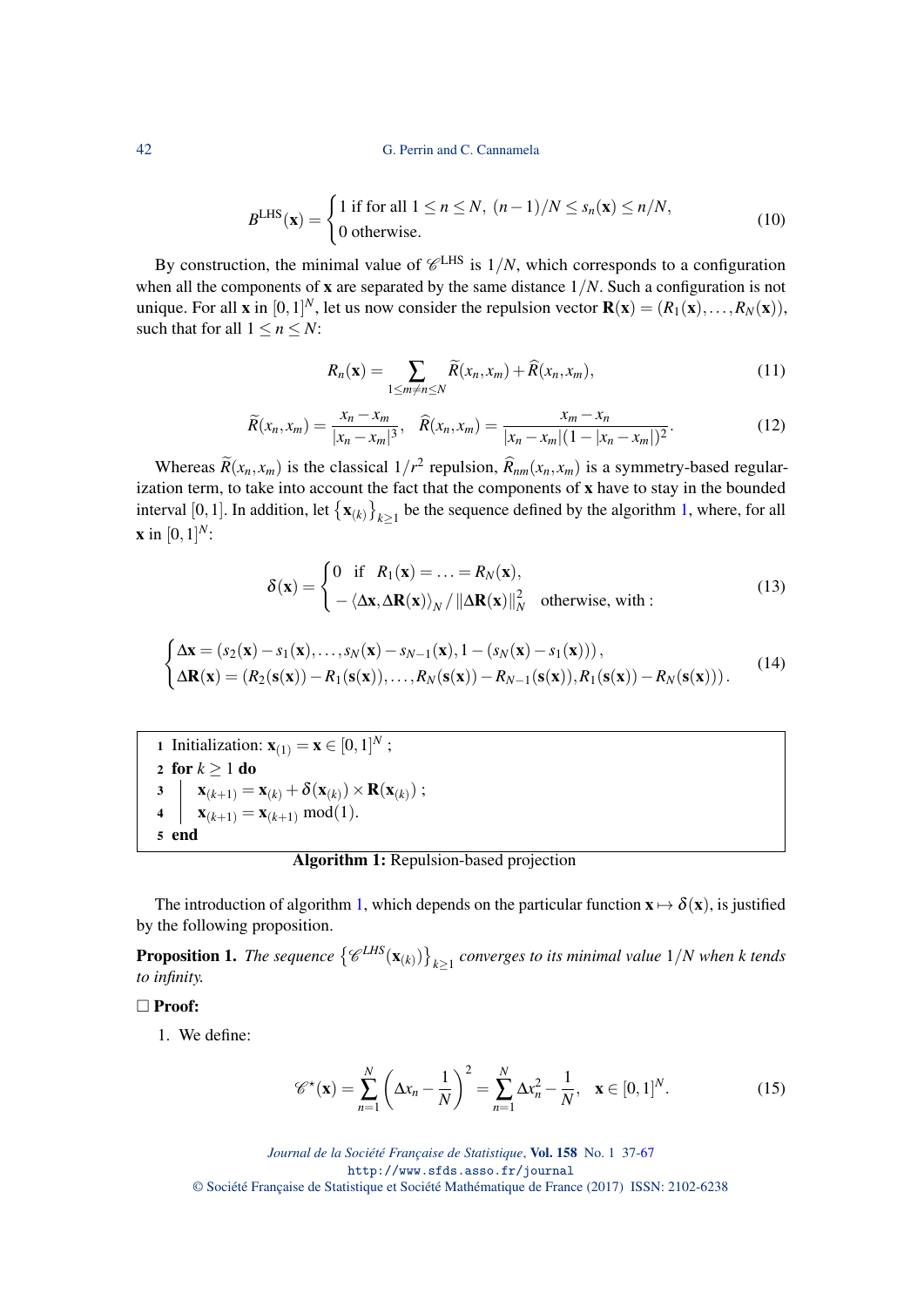A repulsion-based method for the optimization of SFD in constrained spaces 43



<span id="page-6-0"></span>FIGURE 1*. Illustration of the efficiency of the proposed iterative algorithm to generate designs in* [0,1]*, which elements are separated by a distance that is as close as wanted to* 1/*N. Left: evolution with respect to the number of iterations k of the positions of the elements x*(*k*),*<sup>n</sup> , starting from a given design* x(1) *which elements have been chosen randomly* and independently in  $[0,1]$ . Right: evolution of the associated distance between criterion  $\mathscr{C}^{LHS}$  and 1/N.

- 2. For all **x** in  $[0,1]^N$ ,  $\mathscr{C}^*(\mathbf{x}) \ge (\mathscr{C}^{\text{LHS}}(\mathbf{x}) \frac{1}{N})^2 \ge 0$ .
- 3. For all  $k \geq 1$ ,  $\mathcal{C}^*(\mathbf{x}_{(k+1)}) \leq \mathcal{C}^*(\mathbf{x}_{(k)})$ . Indeed:
	- $-$  By construction of parameter  $\delta(\mathbf{x}_{(k)})$ ,

$$
\mathscr{C}^{\star}(\mathbf{x}_{(k)} + \delta(\mathbf{x}_{(k)}) \times \mathbf{R}(\mathbf{x}_{(k)})) - \mathscr{C}^{\star}(\mathbf{x}_{(k)}) \n= \delta(\mathbf{x}_{(k)}) \times \left(2 \langle \Delta \mathbf{x}, \Delta \mathbf{R}(\mathbf{x}) \rangle_{N} + \delta(\mathbf{x}_{(k)}) \times ||\Delta \mathbf{R}(\mathbf{x})||_{N}^{2}\right) \leq 0.
$$
\n(16)

- For all **x** in  $\mathbb{R}^N$ ,  $\mathcal{C}^*(\mathbf{x}) \geq \mathcal{C}^*(\mathbf{x} \mod (1)).$ 

4. Sequence  $\{\mathscr{C}^*(\mathbf{x}_{(k)})\}_{k\geq 1}$  is decreasing and is greater than 0, it converges. By construction, its limit is characterized by

$$
R_1(\mathbf{x}) = \ldots = R_N(\mathbf{x}),\tag{17}
$$

such that  $\left\{\mathscr{C}^\star(\mathbf{x}_{(k)})\right\}_{k\geq 1}$  converges to zero.

5. It comes that  $\left\{\mathscr{C}^{\text{LHS}}(\mathbf{x}_{(k)})\right\}_{k\geq 1}$  converges to its minimal value  $1/N$ .

Hence, the sequence defined by Algorithm [1](#page-5-0) allows us to generate designs in  $[0,1]$ , which elements are separated by a distance that is as close to 1/*N* as wanted. As an illustration, for  $N = 10$  $N = 10$  $N = 10$ , Figure 1 compares the positions of the elements of  $\mathbf{x}_{(k)}$  with respect to *k* after 15 iterations, and shows the associated values of criterion  $\mathscr{C}^{\mathrm{LHS}}$ . Noticing that the LHS property considers each row of [*x*] in  $\mathcal{M}_{d,N}([0,1])$  independently, we now can introduce the algorithm [2](#page-7-0) to define  $[\Pi^{\text{iter}}x]$ , another pseudo-projection of [*x*] on  $\mathcal{H}_{d,N}^{\text{LHS}}$ . Two examples of such projected designs, [Π*x*] and  $[\Pi^{iter}x]$ , are shown in Figure [2,](#page-7-1) for  $d = 2$  and  $N = 10$ .

 $\Box$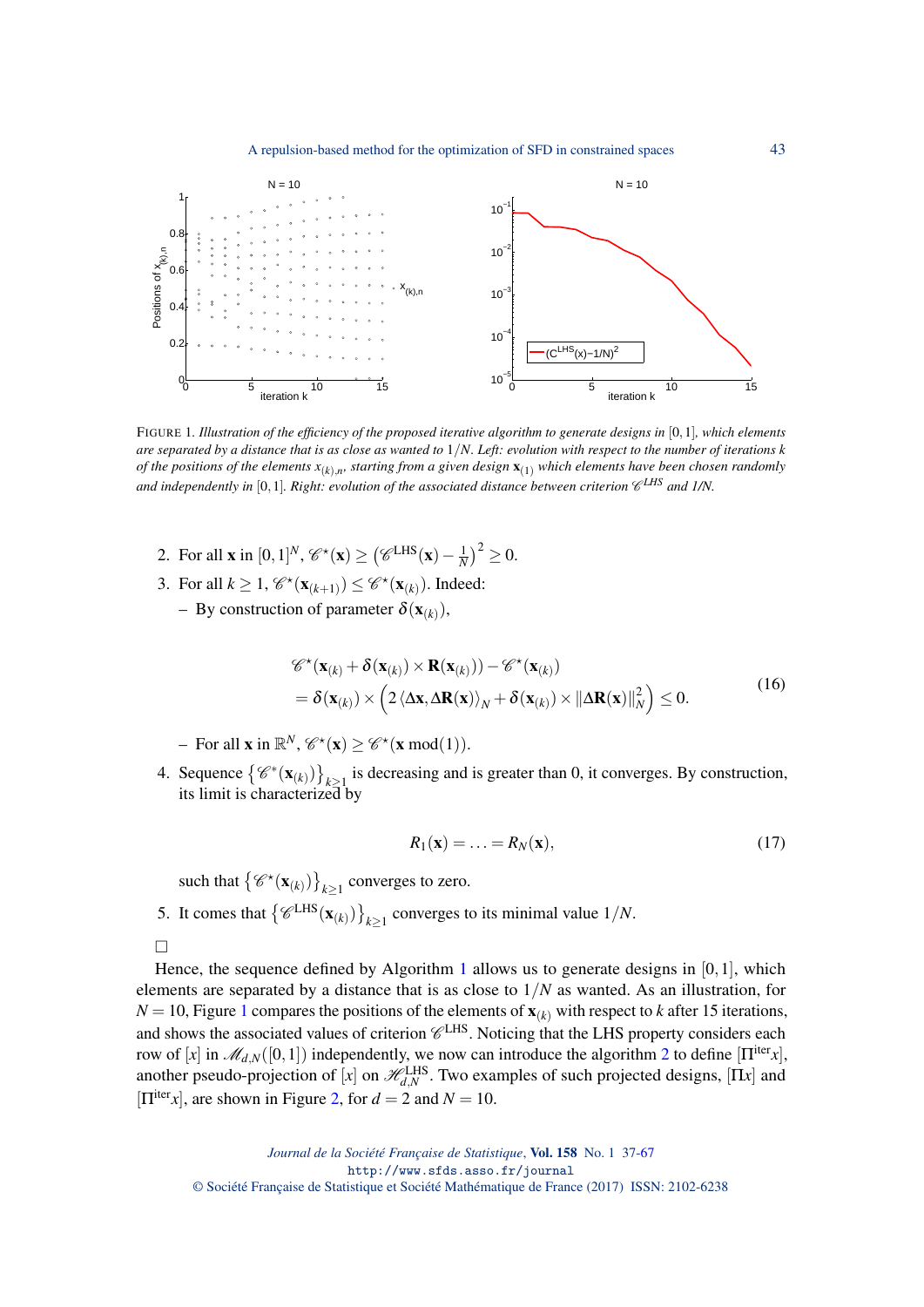1 Initialization: 
$$
[x] = [\mathbf{x}_{(1)}; \dots; \mathbf{x}_{(d)}] \in \mathcal{M}_{d,N}([0,1])
$$
; \n2 for  $i = 1, \dots, d$  do \n3 \n while  $B^{LHS}(\mathbf{x}_{(i)}) = 0$  do \n4 \n  $\begin{array}{|c|}\n\mathbf{x}_{(i)} = \mathbf{x}_{(i)} + \delta(\mathbf{x}_{(i)}) \times \mathbf{R}(\mathbf{x}_{(i)}) \\
\mathbf{x}_{(i)} = \mathbf{x}_{(i)} \mod(1) \\
\mathbf{0} \\
\mathbf{0} \\
\mathbf{0} \\
\mathbf{0} \\
\mathbf{1} \\
\mathbf{0} \\
\mathbf{1} \\
\mathbf{0} \\
\mathbf{0} \\
\mathbf{1}\n\end{array}$ 

<span id="page-7-0"></span>



<span id="page-7-1"></span>FIGURE 2*. Comparison between two random designs* [*x*] *in* M*d*,*N*([0,1]) *and their projections in the class of LHS by the rank-based,* [Π*x*]*, and the repulsion-based,* [Π*iterx*]*, algorithms defined in Section [2.1.1.](#page-4-0)*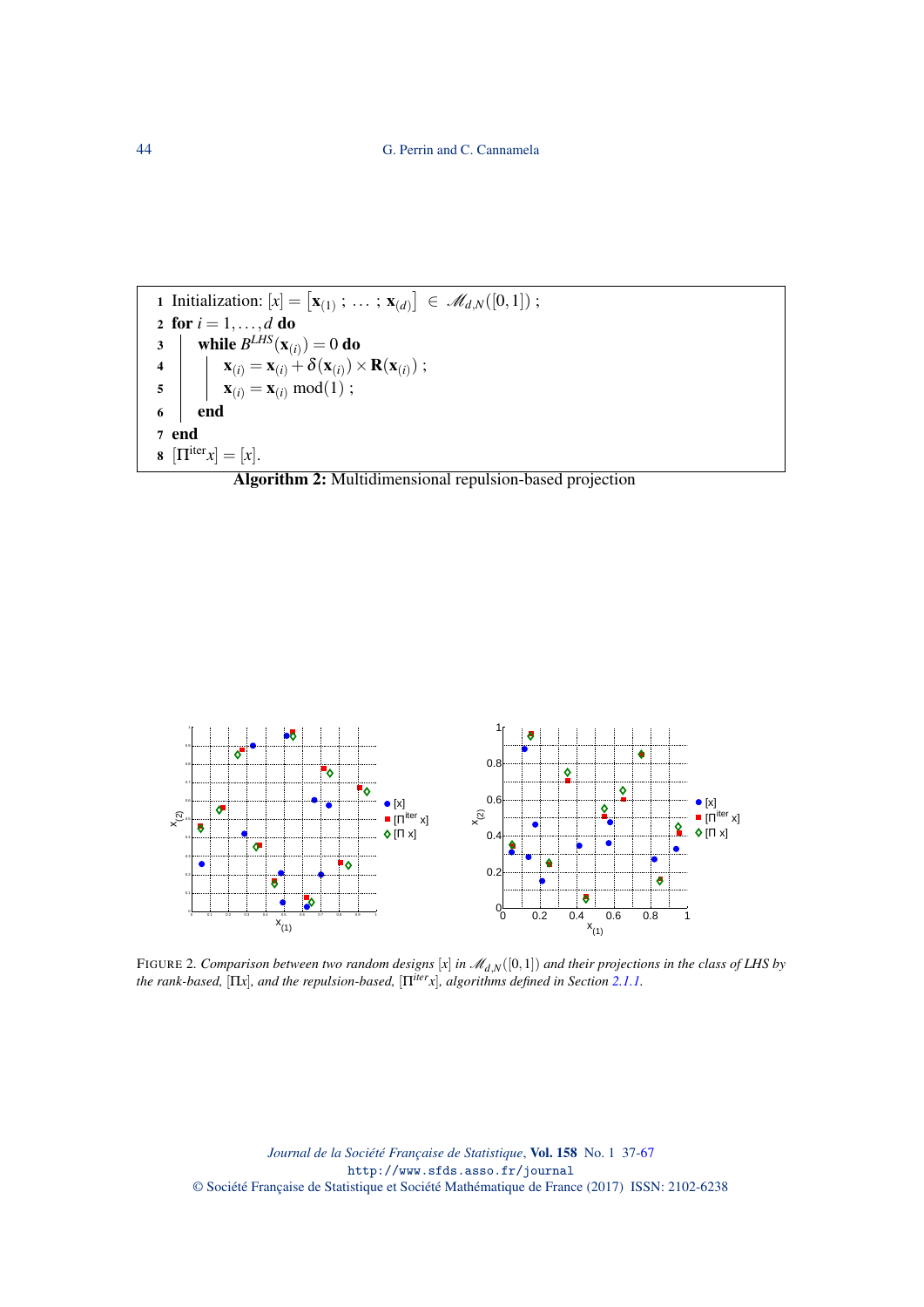#### *2.1.2. Optimizing the space filling properties of LHS*

The idea of this part is to show how the two LHS projectors of Section [2.1.1](#page-4-0) can be coupled to an Euclidian distance-based repulsion between each element of the DoE to create very interesting space filling designs (SFD). Such SFD indeed allow a good global coverage rate of [0,1] *<sup>d</sup>* with respect to a given criterion  $\mathscr{C}$ , while properly covering the variation domain of each scalar product. To this end, for all  $[x] = [\mathbf{x}^{(1)} \cdots \mathbf{x}^{(N)}]$  in  $\mathcal{M}_{d,N}([0,1])$ , we define  $\mathfrak{R}^{(n)}([x])$  the distance-based repulsion vector that is seen by element  $\mathbf{x}^{(n)}$ ,  $1 \le n \le N$ , such that:

$$
\mathfrak{R}^{(n)}([x]) = \widetilde{\mathfrak{R}}^{(n)}([x]) + \widehat{\mathfrak{R}}^{(n)}([x]),\tag{18}
$$

$$
\widetilde{\mathfrak{R}}^{(n)}([x]) = \sum_{m \neq n} \frac{\mathbf{x}^{(n)} - \mathbf{x}^{(m)}}{\|\mathbf{x}^{(n)} - \mathbf{x}^{(m)}\|_{d}^{3}}, \quad \widehat{\mathfrak{R}}^{(n)}([x]) = \sum_{m \neq n} \frac{\mathbf{x}^{(n)} - \widehat{\mathbf{x}}^{(n,m)}}{\|\mathbf{x}^{(n)} - \widehat{\mathbf{x}}^{(n,m)}\|_{d}^{3}},\tag{19}
$$

$$
\widehat{\mathbf{x}}^{(n,m)} = \mathbf{x}^{(n)} + \frac{(\mathbf{x}^{(n)} - \mathbf{x}^{(m)})(\left\|\mathbf{e}^{(n,m),1} - \mathbf{e}^{(n,m),2}\right\|_{d} - \left\|\mathbf{x}^{(n)} - \mathbf{x}^{(m)}\right\|_{d})}{\left\|\mathbf{x}^{(n)} - \mathbf{x}^{(m)}\right\|_{d}}, \quad 1 \leq m \leq N,
$$
 (20)

where  $e^{(n,m),1}$  and  $e^{(n,m),2}$  are the two intersection points between the boundary of the *d*-dimensional hypercube  $[0,1]^d$  and the line passing by  $\mathbf{x}^{(n)}$  and  $\mathbf{x}^{(m)}$ . In the same manner than in Eq. [\(12\)](#page-5-1), the term  $\hat{\mathfrak{R}}^{(n)}([x])$  is a regularization term to make the elements of  $\mathcal{M}_{d,N}([0,1])$  stay in  $\mathcal{M}_{d,N}([0,1])$ . Contrary to many classical regularizations for the hypercube, which are based on periodicity concepts (see [Bornert et al.,](#page-29-7) [2008](#page-29-7) for further details), such a regularization can easily be computed for any bounded convex domain  $\mathscr{B}^d$ , at a controlled numerical cost. Indeed, Algorithm [3](#page-8-0) allows a quick identification of points  $e^{(n,m),1}$  and  $e^{(n,m),2}$ , with  $L = \max_{\mathbf{x}, \mathbf{y} \in \mathcal{B}^d} ||\mathbf{x} - \mathbf{y}||$  and  $\varepsilon$  a required precision.

1 for  $1 \le n \ne m \le N$  do  $\mathbf{x}^{\text{IN},1} = \mathbf{x}^{(n)}, \ \mathbf{x}^{\text{OUT},1} = \mathbf{x}^{(m)} + L \times (\mathbf{x}^{(n)} - \mathbf{x}^{(m)}) / ||\mathbf{x}^{(n)} - \mathbf{x}^{(m)}||_d ;$  $\mathbf{x}^{\text{IN},2} = \mathbf{x}^{(m)}, \ \mathbf{x}^{\text{OUT},2} = \mathbf{x}^{(n)} + L \times (\mathbf{x}^{(m)} - \mathbf{x}^{(n)}) \ / \left\| \mathbf{x}^{(n)} - \mathbf{x}^{(m)} \right\|_d;$ 4 **for**  $i = 1, 2$  **do** 5 **while**  $\|\mathbf{x}^{IN,i} - \mathbf{x}^{OUT,i}\|_{d} \ge \varepsilon$  do 6  $\hat{\mathbf{x}} = (\mathbf{x}^{\text{IN},i} + \mathbf{x}^{\text{OUT},i})/2 ;$ <br> $\mathbf{F} \hat{\mathbf{x}} \in \mathbb{Z}^d$  then  $\mathbf{x}^{\text{IN},i}$  $\begin{array}{c|c}\n\mathbf{7} & \mathbf{3} \\
\mathbf{8} & \mathbf{1} \\
\mathbf{9} & \mathbf{1}\n\end{array}$  if  $\widehat{\mathbf{x}} \in \mathcal{B}^d$  then  $\mathbf{x}^{IN,i} = \widehat{\mathbf{x}}$ ; 8 | | | ; 9 else  $\mathbf{x}^{\text{OUT},i} = \hat{\mathbf{x}}$ ; 10 | | | ;  $11$  end 12  $\left| \begin{array}{c} \end{array} \right| \mathbf{e}^{(n,m),i} = \mathbf{\hat{x}}$ ; 13 end 14 end

<span id="page-8-0"></span>Algorithm 3: Dichotomy-based identification of points  $e^{(n,m),1}$  and  $e^{(n,m),2}$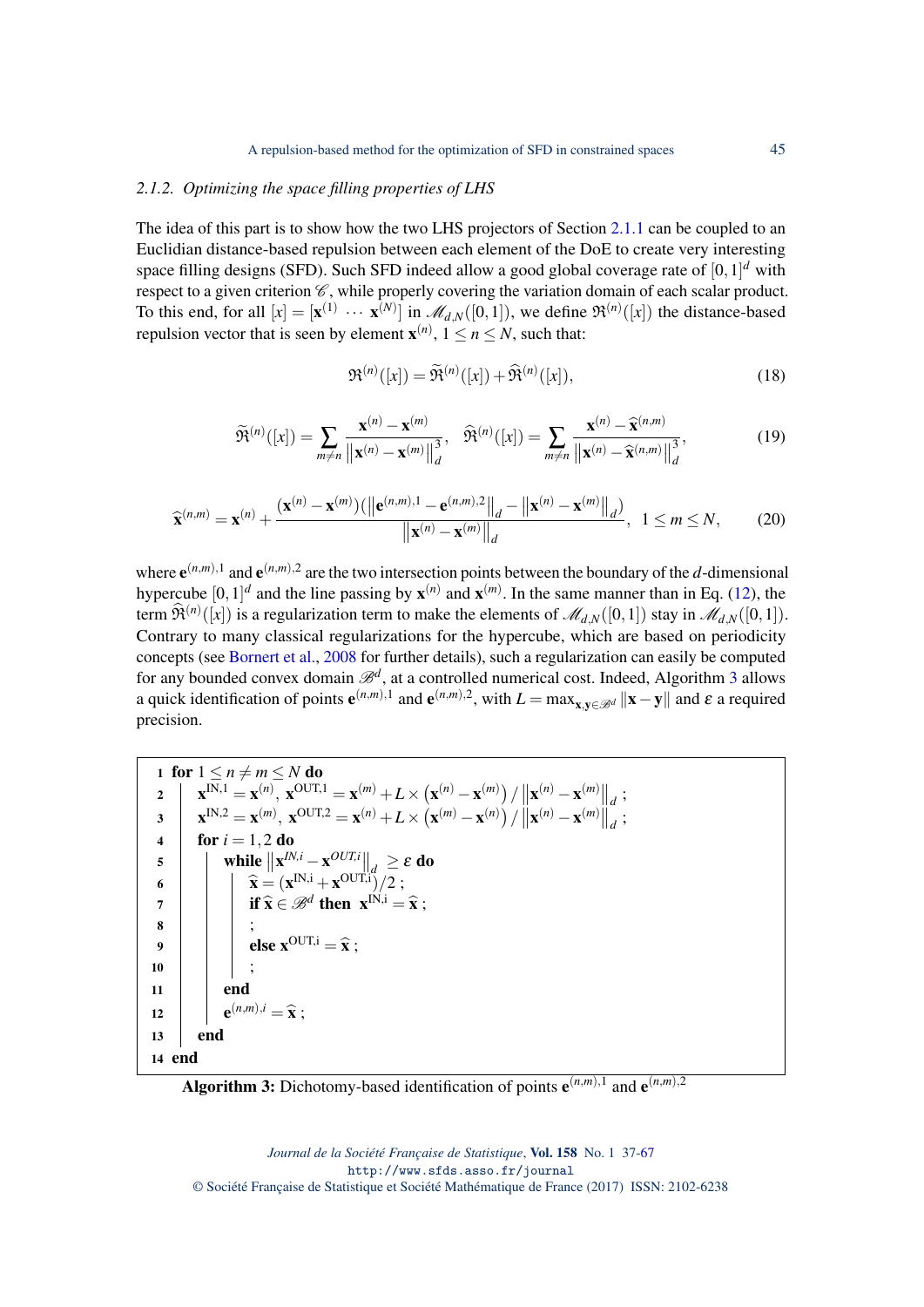

<span id="page-9-0"></span>FIGURE 3*. Illustration of the proposed regularization for the distance-based repulsion, to make the elements of a bounded convex domain*  $\mathscr{B}^d$  *stay inside it, in the cases of the hypercube (* $\mathscr{B}^d = [0,1]^2$ *), the simplex (* $\mathscr{B}^d$  *=*  $\{ \mathbf{x} \in [0,1]^2, x_1 + x_2 \le 1 \}$  and the hypersphere  $\mathscr{B}^d = \{ \mathbf{x} \in [-1,1]^2, x_1^2 + x_2^2 \le 1 \}$ .

As an illustration, Figure [3](#page-9-0) shows an example of such a regularization in the case of the hypercube, the simplex and the hypersphere, for  $d = 2$  and  $N = 3$ .

In order to optimize LHS with respect to criterion  $\mathscr{C}$ , we propose in this work to combine the former distance-based repulsion and one of the two LHS projectors introduced in Section [2.1.1,](#page-4-0) which is now denoted by  $\Pi^{LHS}$  for the sake of clarity. Given a particular design [x], we then introduce the algorithm [4](#page-10-0) to construct  $[x^{opt}]$ , where  $\delta^{(q)}$  and Q are numerical parameters to be optimized. Whereas *Q* has to be adapted to the affordable computational resources, the choice for parameter  $\delta^{(q)}$  is not trivial, as there is no reason for criterion  $\mathscr C$  to be continuous with respect to  $\delta^{(q)}$ . Moreover, if  $\delta^{(q)}$  is too small, then there is almost no difference between  $[x^{(q)}]$  and  $[x^{(q-1)}]$ , such that  $[y^{(q)}] = [y^{(q-1)}]$ , whereas a too big value for  $\delta^{(q)}$  makes difficult the convergence of Algorithm [4](#page-10-0) to a relevant design. From the analysis of a series of numerical examples with different values of *d* and *N*, it is clear that the value of parameter  $\delta^{(q)}$  has to be adapted to the form of the domain and to the values of *d* and *N*. However, it is hard to infer the relation between the optimal value of  $\delta^{(q)}$  (which can change from one iteration of the algorithm to another one) and these parameters. Nevertheless, it appears that values of  $\delta^{(q)}$  such that:

<span id="page-9-2"></span>
$$
\delta^{(q)} \times \max_{1 \le n \le N, \ 1 \le i \le d} |\mathfrak{R}_i^{(n)}([x^{(q-1)}])| = 10^{-2}, \ 2 \le q \le Q,\tag{21}
$$

lead to relatively good results for values of  $Q$  between  $10^2$  and  $10^3$ . Indeed, linking the value of  $\delta^{(q)}$  to the maximal value of  $\mathfrak{R}_i^{(n)}$  $\binom{n}{i}$ ([ $x$ <sup>( $q-1$ </sup>)]) decreases the risk of divergence of the algorithm when two points are getting too close.

The interest of such a combination between the proposed distance-based repulsion and the LHS projection is illustrated in Figure [4](#page-10-1) for the hypercube, with  $[\Pi^{LHS}x] = [\Pi x]$  and the following criterion  $\mathscr{C}$ :

<span id="page-9-1"></span>
$$
\mathscr{C}([x]) = \sum_{n=1}^{N} \left\| \widetilde{\mathfrak{R}}^{(n)}([x]) \right\|_{d}^{2}.
$$
 (22)

#### *2.2. Performance of the proposed method*

#### Space filling criteria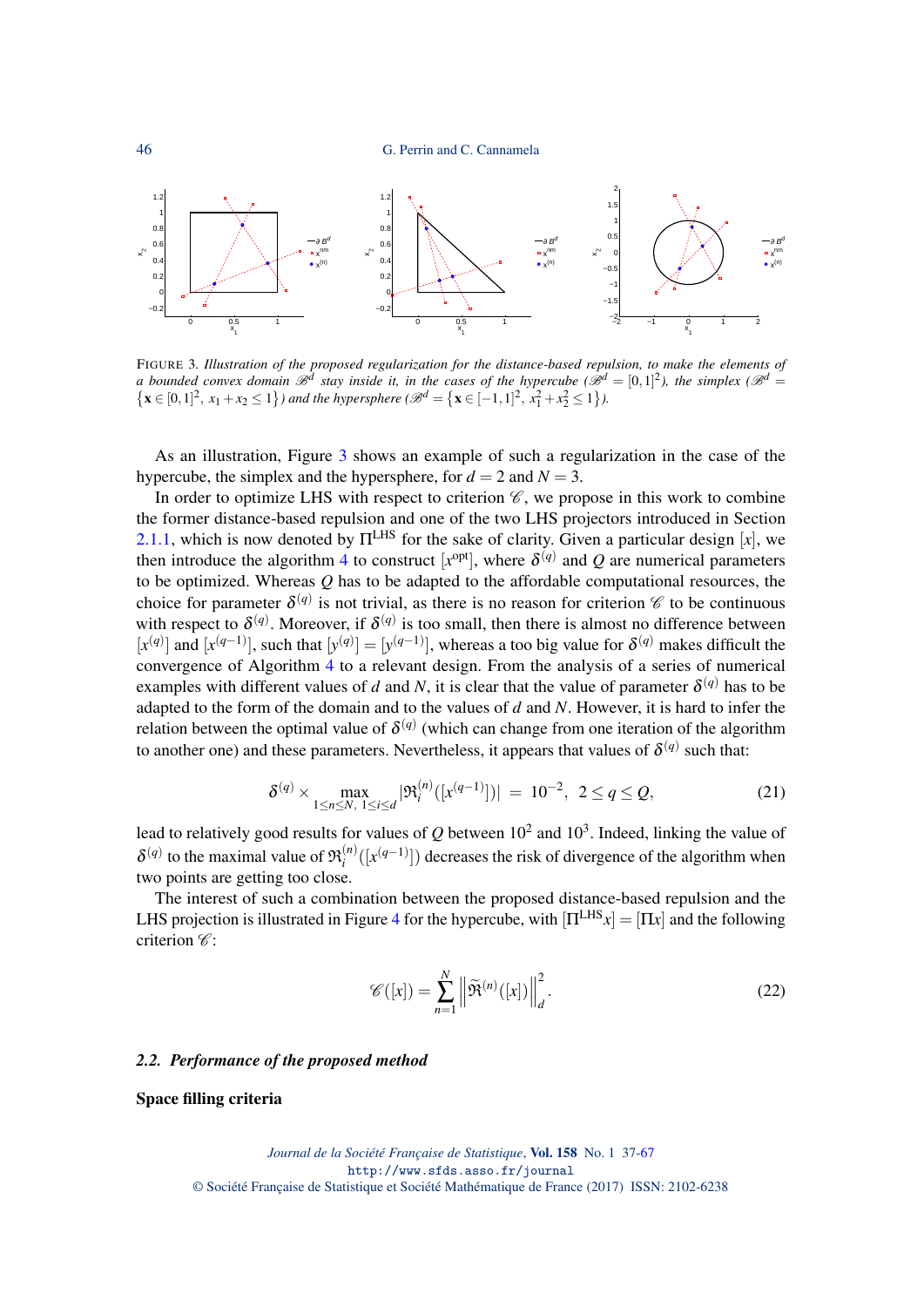<span id="page-10-1"></span>FIGURE 4*. Illustration of the interest of the combination between a LHS projection,* Π*LHS, and a distance-based repulsion to define optimized LHS from any element* [x] *in the hypercube*  $\mathscr{M}_{2,10}([0,1])$ *. Even if the points of* [ $x^{opt}$ ] are *almost in the centers of the boxes, projection* Π*LHS corresponds here to the repulsion-based projection.*



<span id="page-10-0"></span>Algorithm 4: Repulsion-based optimization of LHS

1 Initialization:  $[x^{(1)}] = [x], [y^{(1)}] = [\Pi^{\text{LHS}} x^{(1)}]$ ; 2 for  $2 \le q \le Q$  do  $\mathbf{3} \quad [x^{(q)}] = [x^{(q-1)}] + \boldsymbol{\delta}^{(q)} \times [\mathfrak{R}^{(1)}([x^{(q-1)}]) \; \cdots \; \mathfrak{R}^{(N)}([x^{(q-1)}])] \; ;$ 4  $[x^{(q)}] = [x^{(q)}] \mod (1)$ ;  $\mathfrak{s} \quad \left[ \quad [\mathrm{y}^{(q)}] = [\Pi^{\mathrm{LHS}} \mathrm{x}^{(q)}] \; ; \right.$ 6 end  $\tau$   $[x^{\text{opt}}] = \arg \min_{1 \leq q \leq Q} \mathscr{C}([y^{(q)}]).$ 

A repulsion-based method for the optimization of SFD in constrained spaces 47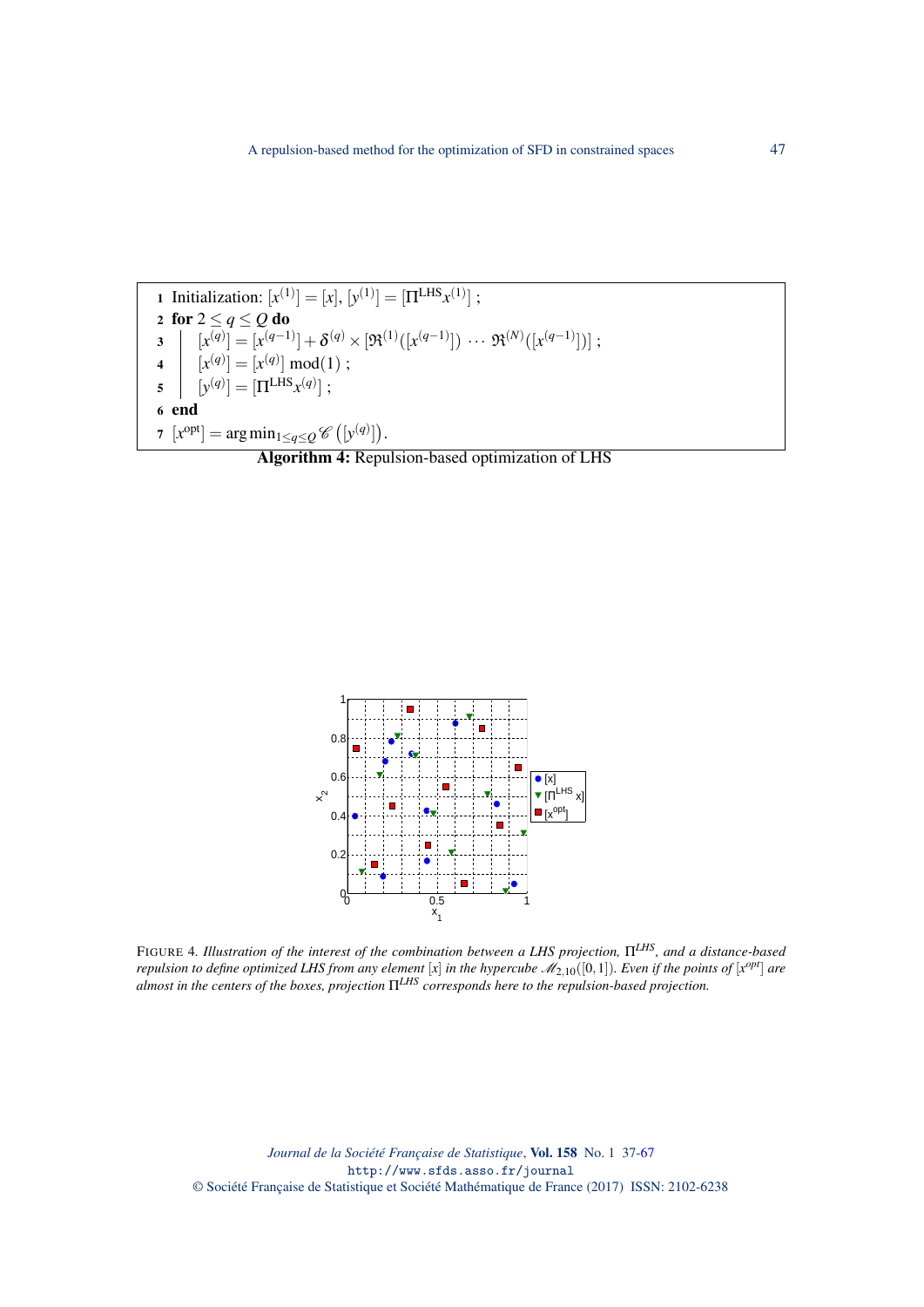#### 48 G. Perrin and C. Cannamela

To assess the quality of a given  $(d \times N)$ -dimensional DoE  $[x] = [\mathbf{x}^{(1)} \cdots \mathbf{x}^{(N)}]$  to cover  $[0,1]^d$ , we consider in this paper three well-known quantitative indicators. First, the centered  $L^2$ -discrepancy,  $D([x])$ , is used to evaluate the uniformity quality of [*x*] (see [Fang et al.,](#page-29-2) [2006](#page-29-2) for further details about the discrepancy measures). Then, two geometrical criteria are introduced: the mindist criterion, *C* mindist([*x*]), which is defined by Eq. [\(2\)](#page-1-0), and an approximation of the minimax criterion,

$$
C^{\text{mM}}([x], P) = \max_{1 \le p \le P} \left\{ \min_{1 \le n \le N} \left\| \mathbf{x}^{(n)} - \mathbf{y}^{(p)} \right\|_{d} \right\}, \quad \lim_{P \to +\infty} C^{\text{mM}}([x], P) = C^{\text{mM}}([x]), \tag{23}
$$

where minimax criterion  $C^{mM}([x])$  is defined by Eq. [\(1\)](#page-1-1), and for  $P > 1$ ,  $\{y^{(p)}, 1 \le p \le P\}$  is a set of *P* vectors that have been randomly and uniformly chosen in  $\mathcal{M}_{d,N}([0,1])$ . In addition, for each DoE  $[x] = [\mathbf{x}_{(1)}; \dots; \mathbf{x}_{(d)}]$ , we denote by  $D_{2D}([x])$ ,  $C_{2D}^{\text{mindist}}([x])$  and  $C_{2D}^{\text{mM}}([x], P)$  the mean values of the discrepancy, the mindist and the minimax criteria associated with each 2D-subprojection  $[\mathbf{x}^{(i)}; \mathbf{x}^{(j)}], 1 \le i < j \le d$ . These criteria are introduced in order to characterize the space filling quality of [*x*] in terms of 2D-subprojections:

$$
D_{2D}([x]) = \frac{2}{d(d-1)} \sum_{1 \le i < j \le d} D([x^{(i)} \; ; \; x^{(j)}]),\tag{24}
$$

$$
C_{2D}^{\text{mindist}}([x]) = \frac{2}{d(d-1)} \sum_{1 \le i < j \le d} C^{\text{mindist}}([x^{(i)} \; ; \; x^{(j)}]),\tag{25}
$$

$$
C_{2D}^{\text{mM}}([x], P) = \frac{2}{d(d-1)} \sum_{1 \le i < j \le d} C^{\text{mM}}([x^{(i)} \; ; \; x^{(j)}], P). \tag{26}
$$

Among these six criteria, criteria  $D([x])$  and  $C^{mM}([x], P)$  and their 2D projections have to be minimized, whereas criterion  $C^{\text{mindist}}([x])$  and its 2D projection have to be maximized. Therefore, to make the comparison between several SFD generators easier, all the following numerical results will focus on the six criteria  $D([x])$ ,  $C^{mM}([x], P)$ ,  $1/C^{mindist}([x])$ ,  $D_{2D}([x])$ ,  $C^{mM}_{2D}([x], P)$  $1/C_{2D}^{\text{mindist}}([x])$ , such that if  $[x^1]$  and  $[x^2]$  are two elements of  $\mathcal{M}_{d,N}([0,1])$ ,  $[x^1]$  will be said to be better than  $[x^2]$  to cover the *d*−dimensional hypercube if the six criteria associated with  $[x^{(1)}]$  are lower than the ones associated with  $[x^{(2)}]$ :

$$
\begin{cases}\nD([x^1]) \le D([x^2]), \\
C^{mM}([x^1], P) \le C^{mM}([x^2], P), \\
1/C^{mindist}([x^1]) \le 1/C^{mindist}([x^2]), \\
D_{2D}([x^1]) \le D_{2D}([x^2]), \\
C_{2D}^{mM}([x^1], P) \le C_{2D}^{mM}([x^2], P), \\
1/C_{2D}^{mindist}([x^1]) \le 1/C_{2D}^{mindist}([x^2]).\n\end{cases}
$$
\n(27)

#### Parametric analyses

In this section, the nine following LHS generators are compared in terms of space filling properties.

– Generator 1: the routine "randomLHS", which is given by the R-package *lhs* is used to generate LHS in a random manner without regard to optimization.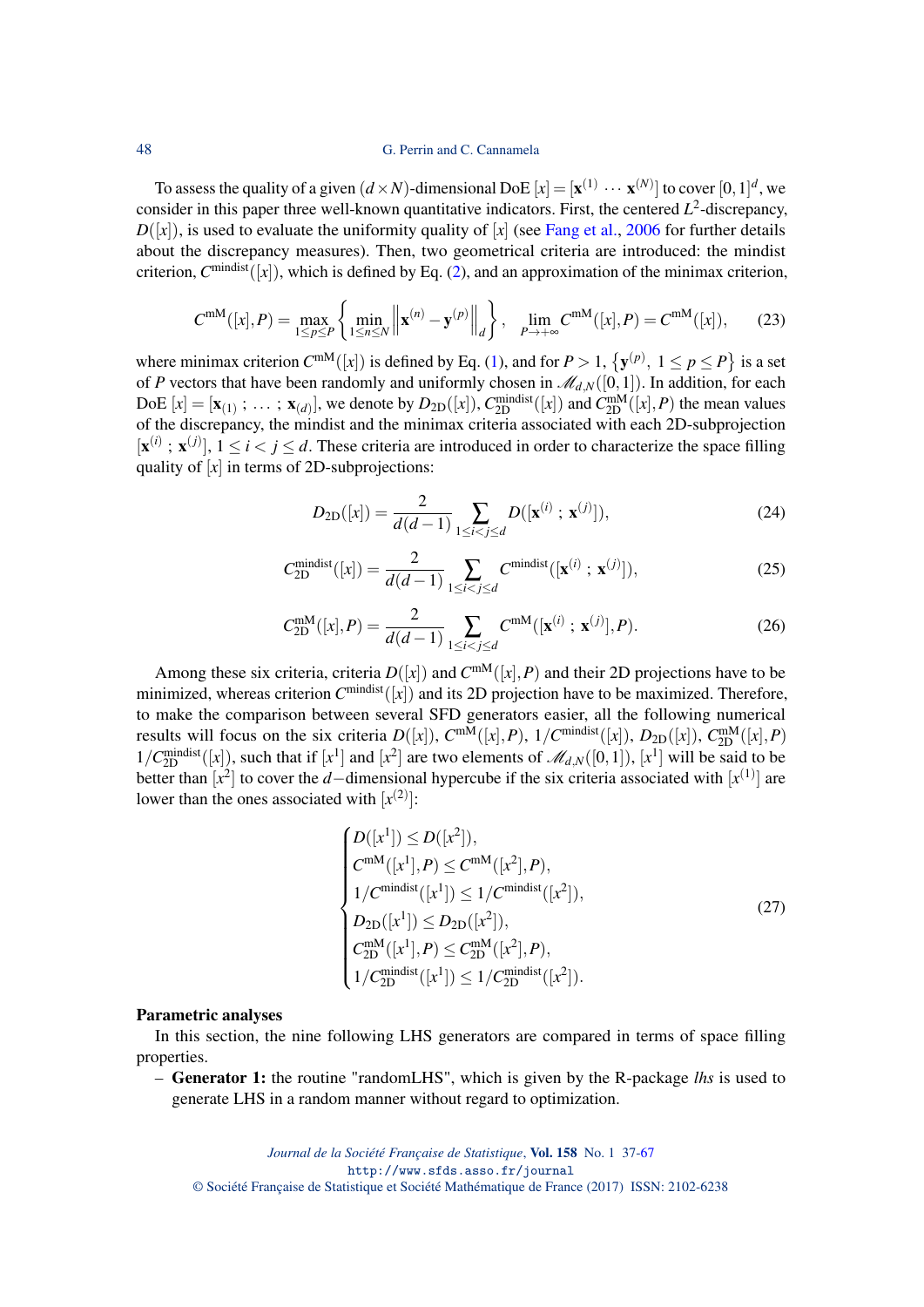- Generator 2, 3, 4 and 5: the routines "maximinSA\_LHS", "discrepSA\_LHS", "maximinESE\_LHS", and "discrepESE\_LHS", which are provided by the R-package *DiceDesign*, propose a Simulated annealing (SA) and a Enhanced Stochastic Evolutionnary (ESE) algorithms for LHS optimization according to the mindist criterion or the discrepancy respectively.
- Generators 6 and 7 correspond to Algorithm [4](#page-10-0) associated with the criterion given by Eq. [\(22\)](#page-9-1), with  $Q = 500$ , and the LHS pseudo-projections  $\Pi$  and  $\Pi^{\text{iter}}$  described in Section [2.1.1](#page-4-0) respectively.
- Generators 8 is associated with the clustering-based approaches. The different strategies presented in [Likas et al.](#page-30-23) [\(2003\)](#page-30-23), [Lekivetz and Jones](#page-30-20) [\(2015\)](#page-30-20), and [Mak and Joseph](#page-30-21) [\(2016\)](#page-30-21) have been tested, and at each iteration, the results associated with the smallest minimax value are kept. Contrary to the Generators 1 to 7, we lay stress on the fact that the clustering-based approaches are not constrained to have good projection properties in low-dimensional spaces.
- Generators 9 corresponds finally to the MaxPro procedure, which has been presented in Introduction, and which is supposed to maximize the space-filling properties on any low-dimensional projections.

The parameters associated with all these generators have been optimized in order to get the best results for a computational time that is globally constant for each method. Although the minimax criterion is said to be the most representative criterion of the space filling properties of a design, we remind that, in practice, its direct minimization is almost unfeasible for values of *d* higher than five. This explains that most of the proposed generators are focusing on the mindist maximization, which is a much easier problem to solve.

As the first motivation for this work is to define initial DoE to build a surrogate model, rather small values of *d* (between 1 and 20) and *N* (between 5*d* and 30*d*) will be studied in this work. First, for  $d \in \{3, 5, 10\}$ , and  $N = 10d$ , 50 different LHS are generated from the nine former generators. For each generated LHS [x], we then compute the  $L^2$ -discrepancy,  $D([x])$ , the pseudominimax criterion with  $P = 10^5$ ,  $C^{mM}([x], P)$ , the mindist criterion,  $C^{mindist}([x])$ , and their 2D mean projections. The results are then compared in figures [5](#page-13-0) and [6,](#page-14-0) where it can be seen that the proposed method gives very interesting results in terms of space filling in the hypercube with a reasonable complexity. Indeed, the results of the proposed approach can be seen as a good compromise between the discrepancy minimization and the mindist maximization, while it is almost always the best in terms of minimax minimization among the generators that are constrained to have good space filling properties in low-dimensional spaces. Without surprise, the clustering-based designs are the ones that minimize the minimax criterion, but as they are not constrained in terms of space filling properties in low-dimensional spaces, their discrepancy values are very high, and the 2D-mean projections of the considered criteria are not satisfying. On the contrary, it can be seen that the results associated with the MaxPro procedure are very interesting when looking at the 2D-mean projections of the considered criteria, while leading to higher values for the geometrical criteria in the whole space. At last, it can be noticed that, without surprise, the influence of the choice of the pseudo projection,  $\Pi$  and  $\Pi^{\text{iter}}$  is low.

If we focus on the LHS generators 2, 3 and 6, we can verify in Figure [7](#page-15-0) that the good space filling properties of the proposed method are found again when the dimension of the input space, *d*, increases, or when for a given value of *d*, the number of elements of the DoE, *N*, increases.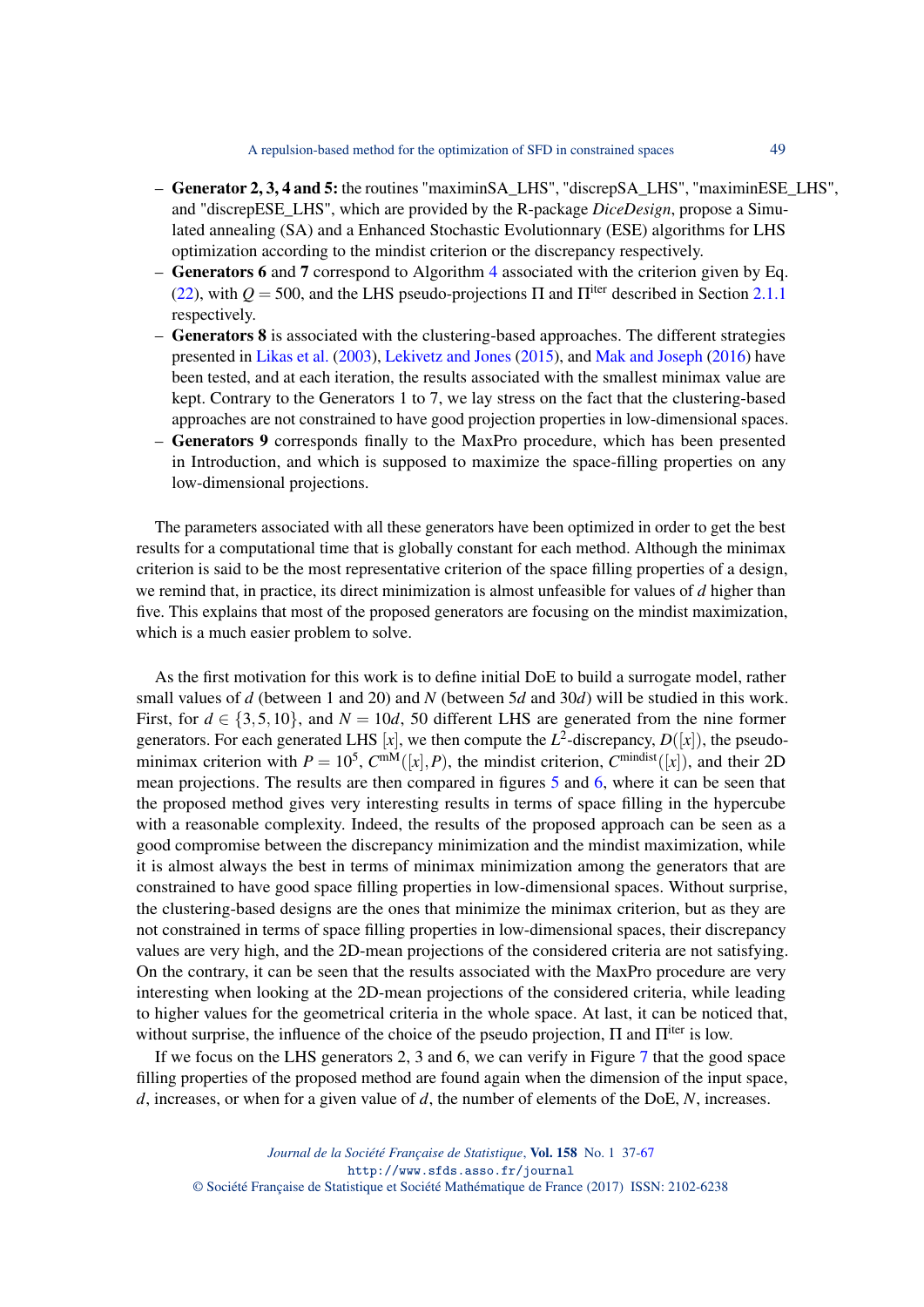

<span id="page-13-0"></span>FIGURE 5. Comparison in terms of space filling properties of nine LHS generators with respect to the L<sup>2</sup>-discrepancy (first row), the minimax criterion (second row), and the mindist criterion (third row) for  $(d, N)$  equal to  $(3, 30)$  (first col*umn),* (5,50) *(second column) and* (10,100) *(third column). 1: randomLHS / 2: maximinSA\_LHS / 3: discrepSA\_LHS / 4: maximinESE\_LHS / 5: discrepESE\_LHS / 6: the proposed method associated with the pseudo-projection* Π */ 7: the proposed method associated with the pseudo-projection* Π*iter / 8: clustering-based approach / 9: MaxPro. Boxplots are produced from 50 runs with different initial DoE. When the values of a criterion are too high compared to the others, the associated boxplot is replaced by an asterix, and the median of these values is indicated.*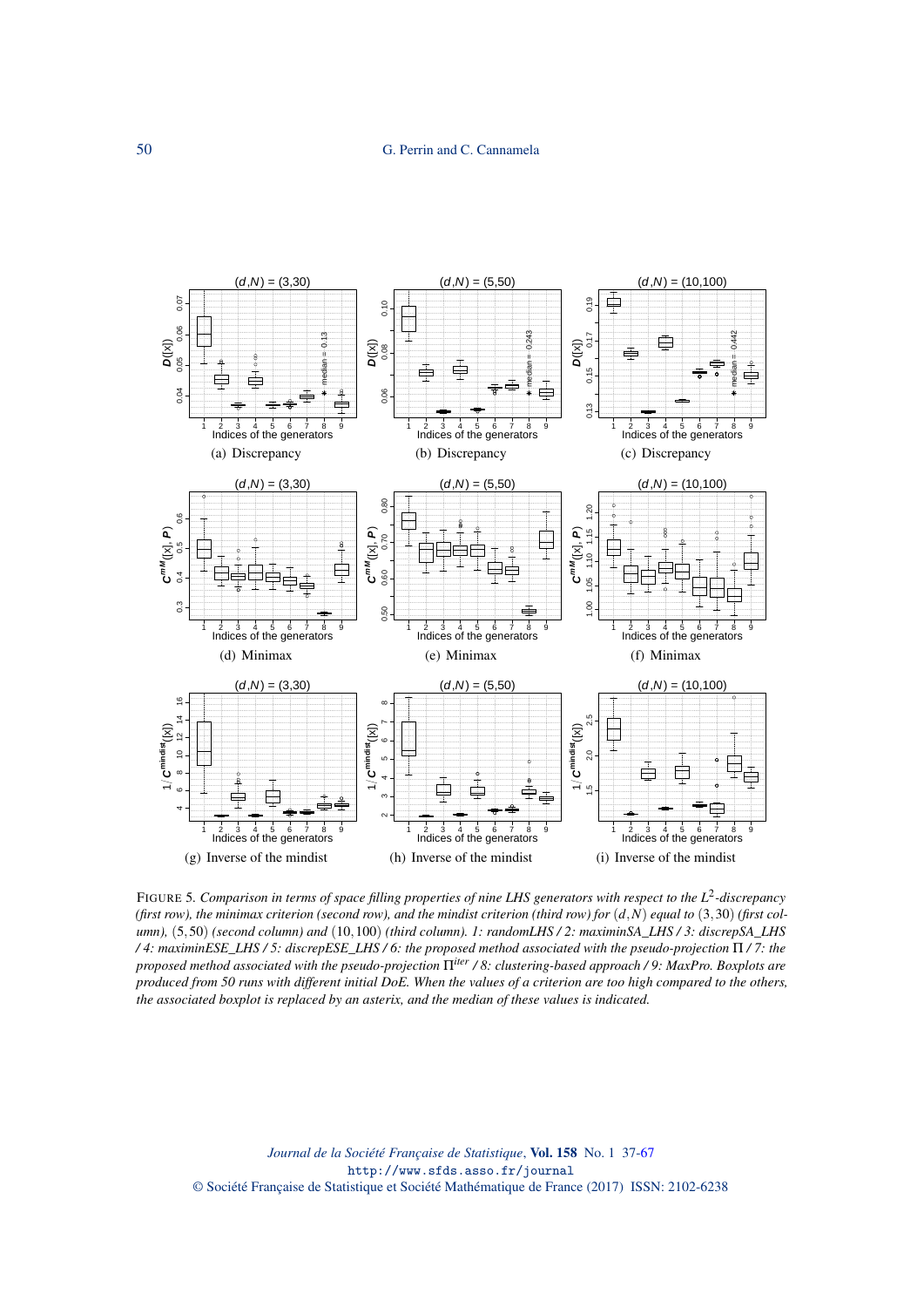

<span id="page-14-0"></span>FIGURE 6. Comparison in terms of space filling properties of seven LHS generators with respect to the 2D-L<sup>2</sup>*discrepancy (first row), the 2D-minimax criterion (second row), and the 2D-mindist criterion (third row) for* (*d*,*N*) *equal to* (3,30) *(first column),* (5,50) *(second column) and* (10,100) *(third column). 1: randomLHS / 2: maximinSA\_LHS / 3: discrepSA\_LHS / 4: maximinESE\_LHS / 5: discrepESE\_LHS / 6: the proposed method associated with the pseudoprojection* Π */ 7: the proposed method associated with the pseudo-projection* Π*iter / 8: clustering-based approach / 9: MaxPro. Boxplots are produced from 50 runs with different initial DoE. When the values of a criterion are too high compared to the others, the associated boxplot is replaced by an asterix, and the median of these values is indicated.*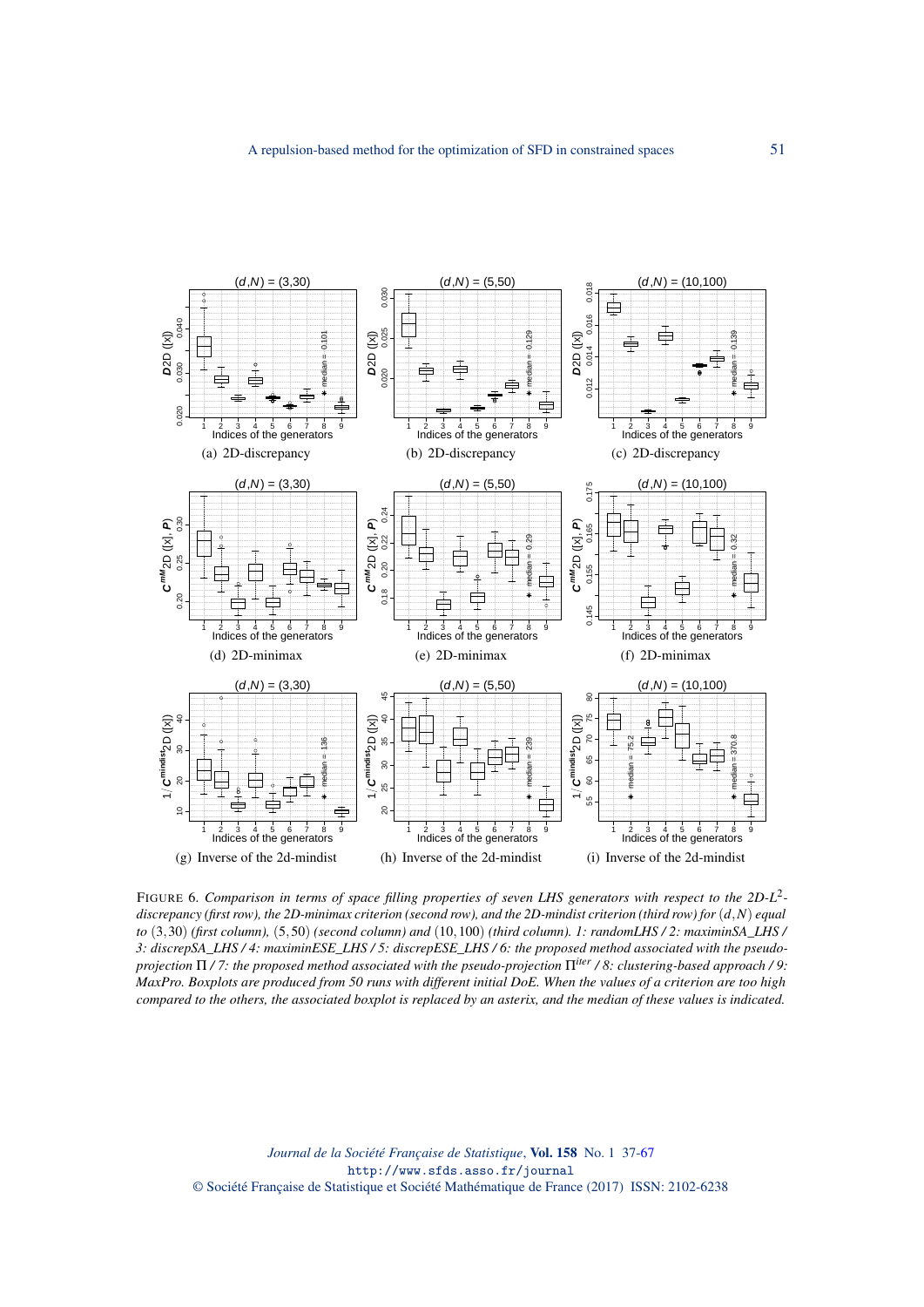

<span id="page-15-0"></span>FIGURE 7*. Quantification of the influence of an increase of the dimensions d and N of the input space on the space filling properties for three particular LHS generators with respect to the L* 2 *-discrepancy (first row), the minimax criterion (second row), the mindist criterion (third row), and the 2D-mindist criterion (fourth row). Black curves with upper triangles: maximinSA\_LHS. Blue curves with filled squares: discrepSA\_LHS. Red curves with circles: the proposed method associated with the pseudo-projection* Π*. Each curve corresponds to the mean value of a space filling criterion, which has been computed from 50 independent generated LHS.*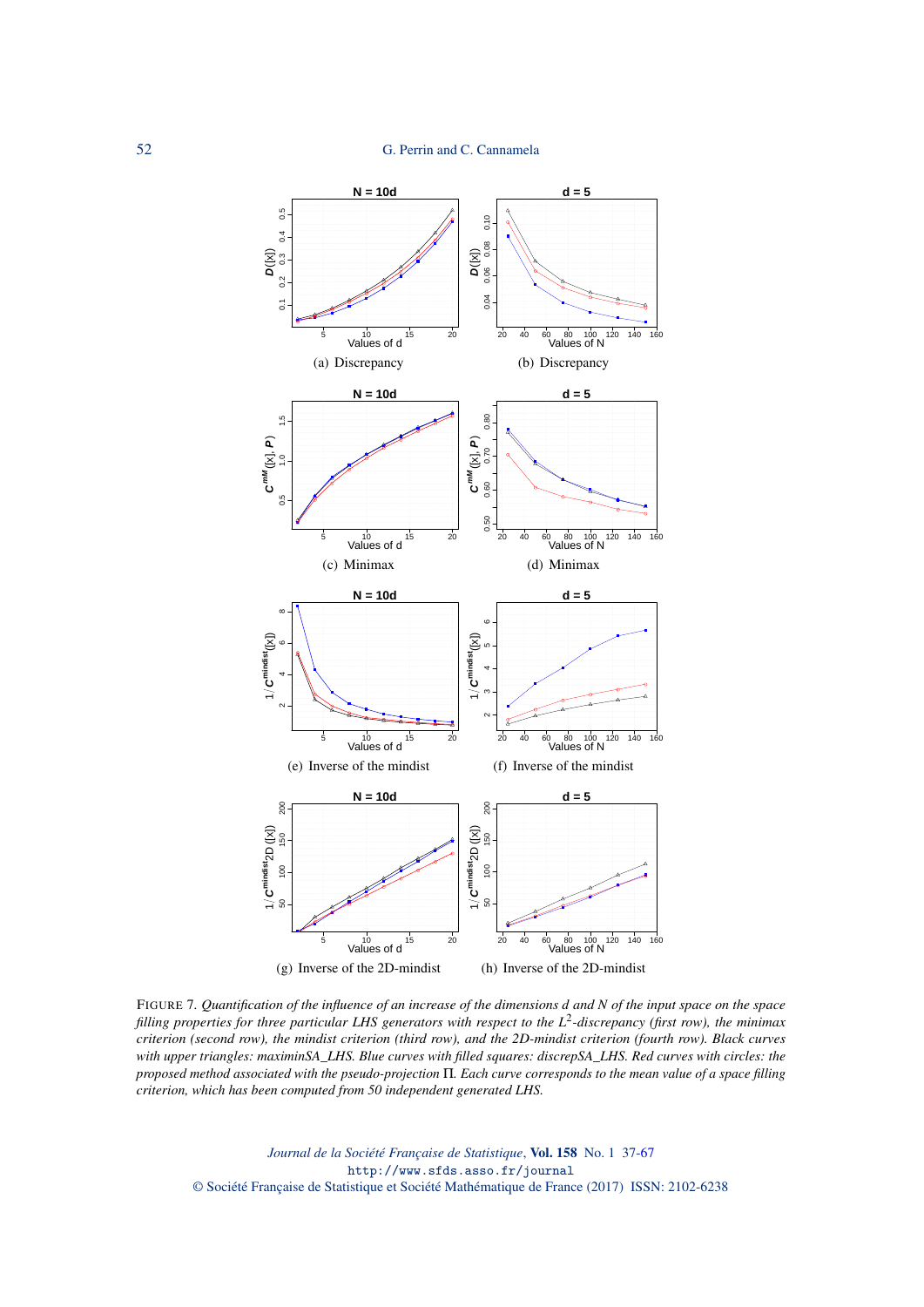#### <span id="page-16-1"></span>3. Adaptation to the case of constrained input space

As presented in Introduction, this work aims at constructing optimized DoE in the cases when there exists constraints on the input space. To this end, this section presents a generalization of the repulsion-based method described in Section [2,](#page-3-0) which can be used to generate optimized initial DoE when the input space is a bounded convex domain.

## *3.1. Generalizing the notion of LHS for bounded convex domain*

Let  $\mathcal{B}^d \subset \mathbb{R}^d$  be a bounded convex domain, and  $\mathbf{X} = (X_1, \ldots, X_d)$  be a random vector that is uniformly distributed on  $\mathscr{B}^d$ . By construction, the probability density function (PDF),  $f_\mathbf{X}$ , of  $\mathbf{X}$ , is given by:

$$
f_{\mathbf{X}}: \left\{ \begin{array}{ccc} \mathbb{R}^d & \to & \mathbb{R} \\ \mathbf{x} & \mapsto & \mathbb{I}_{\mathscr{B}^d}(\mathbf{x})/\mathscr{V}(\mathscr{B}^d) \end{array} \right. \tag{28}
$$

where  $\mathcal{V}(\mathcal{B}^d)$  is the volume of  $\mathcal{B}^d$ , and  $\mathbb{I}_{\mathcal{B}^d}(\mathbf{x})$  is equal to 1 if **x** is in  $\mathcal{B}^d$  and 0 otherwise. In the same manner, for all  $1 \le i \le d$ , we denote by  $f_{X_i}$  and  $F_{X_i}$  the PDF and the cumulative density function (CDF) of  $X_i$ , respectively:

$$
f_{X_i}(x) = \int_{\mathbb{R}^{d-1}} f_{\mathbf{X}}(\mathbf{x}) d\mathbf{x}^{(-i)}, \ \ F_{X_i}(x) = \int_{-\infty}^x f_{X_i}(t) dt, \ \ \mathbf{x}^{(-i)} = (x_1, \dots, x_{i-1}, x_{i+1}, \dots, x_d), \tag{29}
$$

such that  $F_{X_i}(X_i)$  is a random value that is uniformly distributed on [0, 1].

Hence, to define a DoE  $[x] = [\mathbf{x}_{(1)}; \dots; \mathbf{x}_{(d)}]$  in  $\bigotimes_{n=1}^{N} \mathscr{B}^d$  with good projection properties for each scalar input, the idea is to apply Algorithm [2](#page-7-0) on  $[\mathbf{F}^1(\mathbf{x}_{(1)});...;\mathbf{F}^d(\mathbf{x}_{(d)})]$ , where:

<span id="page-16-0"></span>
$$
\mathbf{F}^{i}(\mathbf{x}_{(i)}) = (F_{X_i}(x_{(i),1}), \dots, F_{X_i}(x_{(i),N})), \ \ 1 \leq i \leq d. \tag{30}
$$

To this end, the algorithm [5](#page-17-0) can be introduced as a generalization of Algorithm [2,](#page-7-0) for a given precision ε and a maximum number of iterations *J*.

In Algorithm [5,](#page-17-0) vector-valued repulsion function  $\bf{R}$  is defined by Eqs. [\(11\)](#page-5-2) and [\(12\)](#page-5-1), criterion  $\mathscr{C}^{\text{LHS}}$  is introduced in Eq. [\(9\)](#page-4-1),  $\mathscr{T}(\cdot)$  is a regularization function to make the vectors of  $\mathscr{B}^d$  stay in  $\mathscr{B}^d$ , and  $\delta^*(\mathbf{x}_{(i)})$  is a constant that is chosen such that:

$$
\delta^{\star}(\mathbf{x}_{(i)}) = \begin{cases} 0 & \text{if } R_1(\mathbf{F}^i(\mathbf{x}_{(i)})) = \dots = R_N(\mathbf{F}^i(\mathbf{x}_{(i)})), \\ -\langle \Delta \mathbf{F}^i, \Delta \mathbf{R}^{\star, i} \rangle_N / ||\Delta \mathbf{R}^{\star, i}||_N^2 & \text{otherwise, with} \end{cases}
$$
(31)

$$
\Delta \mathbf{F}^{i} = (F_{2}^{i}(\mathbf{x}_{(i)}) - F_{1}^{i}(\mathbf{x}_{(i)}), \dots, 1 - (F_{N}^{i}(\mathbf{x}_{(i)}) - F_{1}^{i}(\mathbf{x}_{(i)})))
$$
\n(32)

$$
\Delta \mathbf{R}^{\star,i} = (f_{X_i}(x_{(i),2})R_2(\mathbf{F}^i(\mathbf{x}_{(i)})) - f_{X_i}(x_{(i),1})R_1(\mathbf{F}^i(\mathbf{x}_{(i)})),..., f_{X_i}(x_{(i),1})R_1(\mathbf{F}^i(\mathbf{x}_{(i)})) - f_{X_i}(x_{(i),N})R_N(\mathbf{F}^i(\mathbf{x}_{(i)}))).
$$
\n(33)

*Journal de la Société Française de Statistique*, Vol. 158 No. 1 37[-67](#page-30-0)

http://www.sfds.asso.fr/journal

© Société Française de Statistique et Société Mathématique de France (2017) ISSN: 2102-6238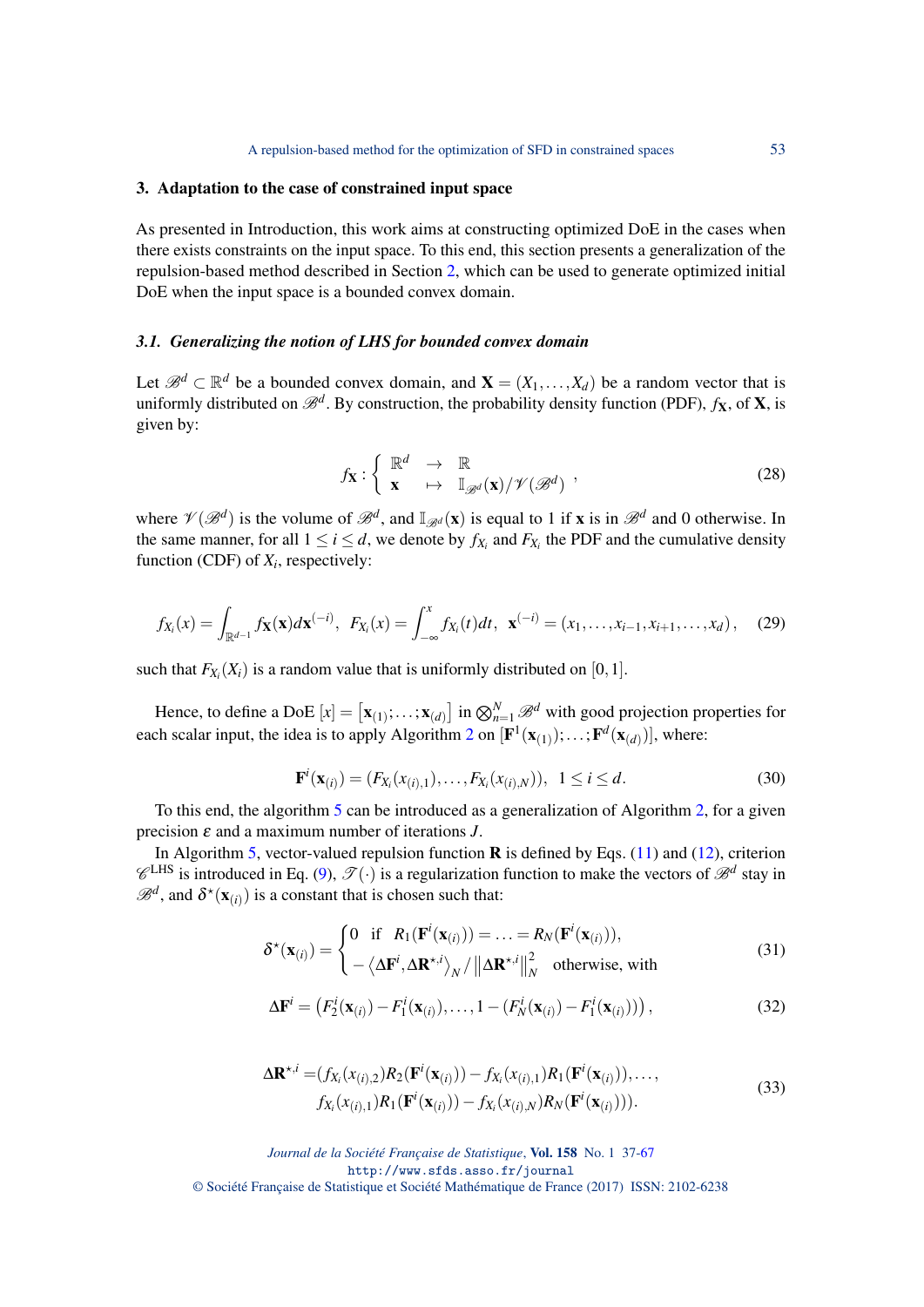**1** Initialization:  $[x] = [\mathbf{x}_{(1)}; \dots; \mathbf{x}_{(d)}] \in \bigotimes_{n=1}^{N} \mathscr{B}^{d}$ ; 2 for  $i = 1, ..., d$  do  $3 | j = 0;$ 4 │ while  $|\mathscr{C}^{LHS}(\mathbf{F}^i(\mathbf{x}_{(i)}))-1/N| \geq ε$ ,  $j \leq J$  do  $5 \mid j = j + 1;$  $\begin{array}{c|c} \mathbf{G} & \mathbf{K}(i) = \mathbf{X}(i) + \mathbf{\delta}^{\star}(\mathbf{X}(i)) \times \mathbf{R}(\mathbf{F}^i(\mathbf{X}(i))) \; ; \ \mathbf{K}(i) & \mathbf{K}(i) & \mathbf{K}(i) \end{array}$  $\mathbf{y} = \begin{cases} \mathbf{x}_{(i)} = \mathcal{T}(\widetilde{\mathbf{x}}_{(i)}), \end{cases}$ 8 end 9 end  $\textbf{10} \ \left[\Pi_{\mathscr{B}^d} x\right] = \left[\textbf{x}_{(1)} ; \ldots ; \textbf{x}_{(d)}\right].$ 

<span id="page-17-0"></span>Algorithm 5: Repulsion-based algorithm for the construction of DoE in  $\mathcal{B}^d$  with good projection properties for each scalar input.

Indeed, noticing that, for all  $1 \le n \le N$ , if  $\delta^*(\mathbf{x}_{(i)}) \times R_n(\mathbf{F}^i(\mathbf{x}_{(i)}))$  is small compared to  $x_{(i),n}$ , then:

$$
F_n^i(\mathbf{x}_{(i)} + \delta^*(\mathbf{x}_{(i)}) \times \mathbf{R}(\mathbf{F}^i(\mathbf{x}_{(i)}))) = F_{X_i}(x_{(i),n} + \delta^*(\mathbf{x}_{(i)}) \times R_n(\mathbf{F}^i(\mathbf{x}_{(i)})))
$$
  
\n
$$
\approx F_{X_i}(x_{(i),n}) + \delta^*(\mathbf{x}_{(i)}) \times \frac{dF_{X_i}}{dx_i}(x_{(i),n})R_n(\mathbf{F}^i(\mathbf{x}_{(i)})),
$$
\n
$$
\approx F_{X_i}(x_{(i),n}) + \delta^*(\mathbf{x}_{(i)}) \times f_{X_i}(x_{(i),n})R_n(\mathbf{F}^i(\mathbf{x}_{(i)})),
$$
\n(34)

it comes from Eq. [\(15\)](#page-5-3) that:

$$
\mathscr{C}^{\star}(\mathbf{F}^{i}(\mathbf{x}_{(i)} + \delta^{\star}(\mathbf{x}_{(i)}) \times \mathbf{R}(\mathbf{F}^{i}(\mathbf{x}_{(i)})))) - \mathscr{C}^{\star}(\mathbf{F}^{i}(\mathbf{x}_{(i)}))
$$
  
\n
$$
\approx \delta^{\star}(\mathbf{x}_{(i)}) \left( 2 \left\langle \Delta \mathbf{R}^{\star, i}, \Delta \mathbf{F}^{i} \right\rangle_{N} + \delta^{\star}(\mathbf{x}_{(i)}) \times \left\| \Delta \mathbf{R}^{\star, i} \right\|_{N}^{2} \right) \leq 0.
$$
\n(35)

There is, however, no reason for  $\mathscr{C}^*(\mathbf{F}^i(\mathbf{x}_{(i)}))$  to be lower than  $\mathscr{C}^*(\mathbf{F}^i(\mathcal{F}(\tilde{\mathbf{x}}_{(i)})))$  for any transformation  $\mathcal{T}(\cdot)$ , which can limit the convergence of the former algorithm, and explains the presence of a limitation on the maximum number of iterations. For instance, a possibility for  $\mathcal{T}(\cdot)$ is given by:

$$
\mathcal{T}(\widetilde{\mathbf{x}}_{(i)}) = \begin{cases} \widetilde{\mathbf{x}}_{(i)} \text{ if } \widetilde{\mathbf{x}}_{(i)} \in \mathcal{B}^d, \\ \mathbf{x}_{(i)} \text{ otherwise,} \end{cases}
$$
(36)

but with respect to the properties of  $\mathcal{B}^d$ , better choices, which can be based on permutations between near elements of the same design, can be proposed to allow a better convergence of  $\mathscr{C}^{\star}$  and  $\mathscr{C}^{\text{LHS}}$ . As an illustration of such an approach, Figures [8](#page-18-0) and [9](#page-18-1) compare two random designs (which were generated according to the algorithms presented in Section [3.3\)](#page-19-0)  $[x]$  in the 2-dimensional simplex,  $\{x = (x_1, x_2) \in [0, 1]^2 \mid 0 \le x_1 + x_2 \le 1\}$ , and in the 2-dimensional hypersphere,  $\{ \mathbf{x} = (x_1, x_2) \in [0, 1]^2 \mid 0 \le x_1^2 + x_2^2 \le 1 \}$ , and their images,  $[\Pi_{\mathscr{B}^d} x]$ , by the algorithm defined by Eq. [\(5\)](#page-17-0). For all  $1 \le i \le d$ , it is reminded that for the *d*-dimensional simplex: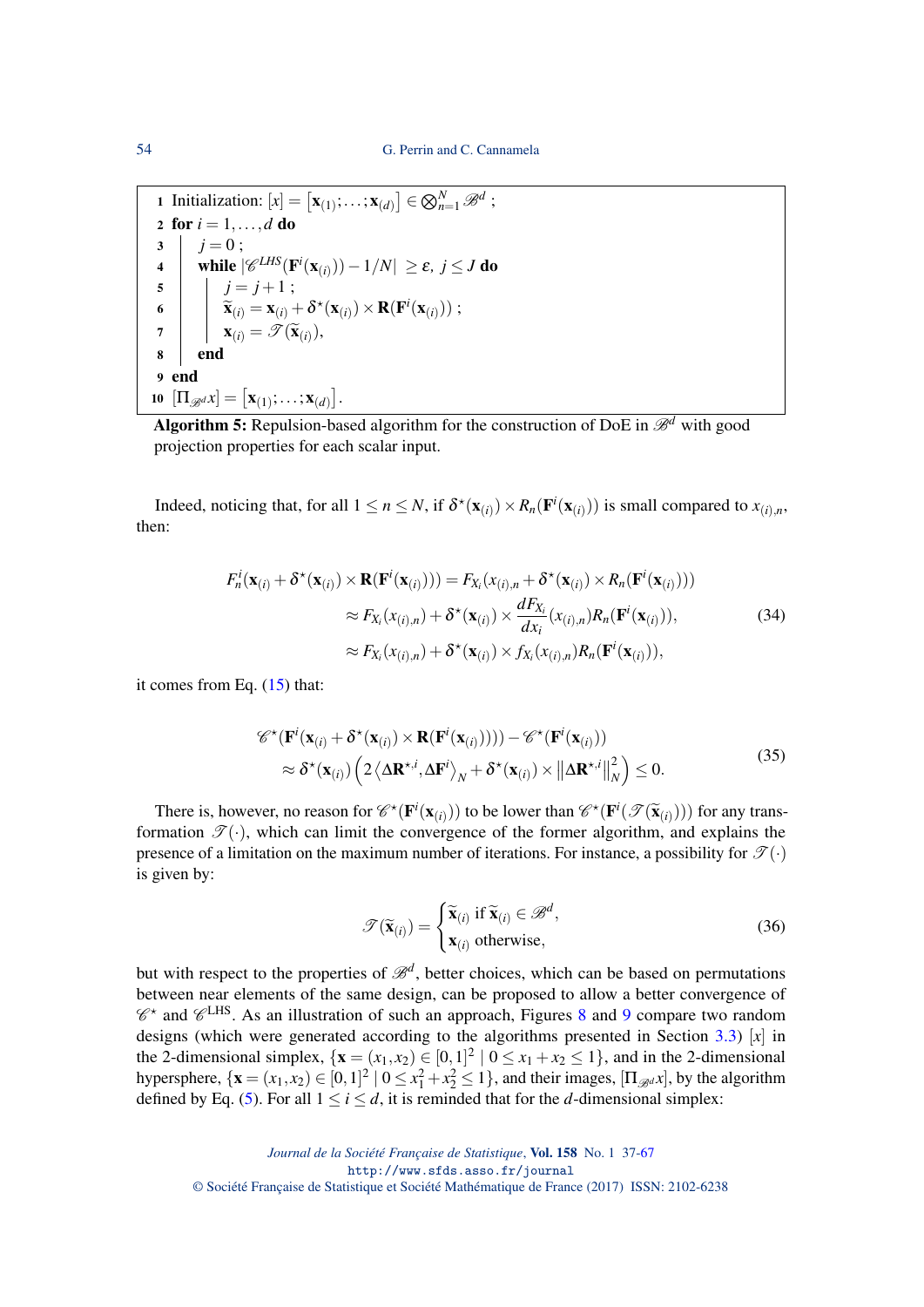

<span id="page-18-0"></span>FIGURE 8*. Application of the Algorithm [5](#page-17-0) for the definition of generalized LHS in the* 2*-dimensional simplex, for ε* = 10<sup>-5</sup>. [x] *is a DoE gathering 10 elements that are randomly chosen in the 2-dimensional simplex, and* [Π<sub>*Bd*</sub> *x*] *is its image by Algorithm [5.](#page-17-0)*



<span id="page-18-1"></span>FIGURE 9*. Application of Algorithm [5](#page-17-0) for the definition of generalized LHS in the* 2*-dimensional hypersphere, for*  $\varepsilon = 10^{-5}$ . [x] is a DoE gathering 10 elements that are randomly chosen in the 2-dimensional hypersphere, and  $[\Pi_{\mathscr{B}^d} x]$ *is its image by Algorithm [5.](#page-17-0)*

$$
f_{X_i}(x) = d(1-x)^{d-1}, \ \ x \in [0,1], \tag{37}
$$

whereas for the *d*-dimensional hypersphere, we have:

$$
f_{X_i}(x) = \frac{2\Gamma(N/2+1)}{\Gamma(1/2)\Gamma(N+1)} (1-x^2)^{(N-1)/2}, \ \ x \in [-1,1],
$$
\n(38)

where  $\Gamma(\cdot)$  is the Gamma function.

In figures [8,](#page-18-0) [9](#page-18-1) and [10,](#page-19-1) the dotted lines correspond to the  $1/N$ ,... $(N-1)/N$  quantiles associated with  $F_{X_i}$ .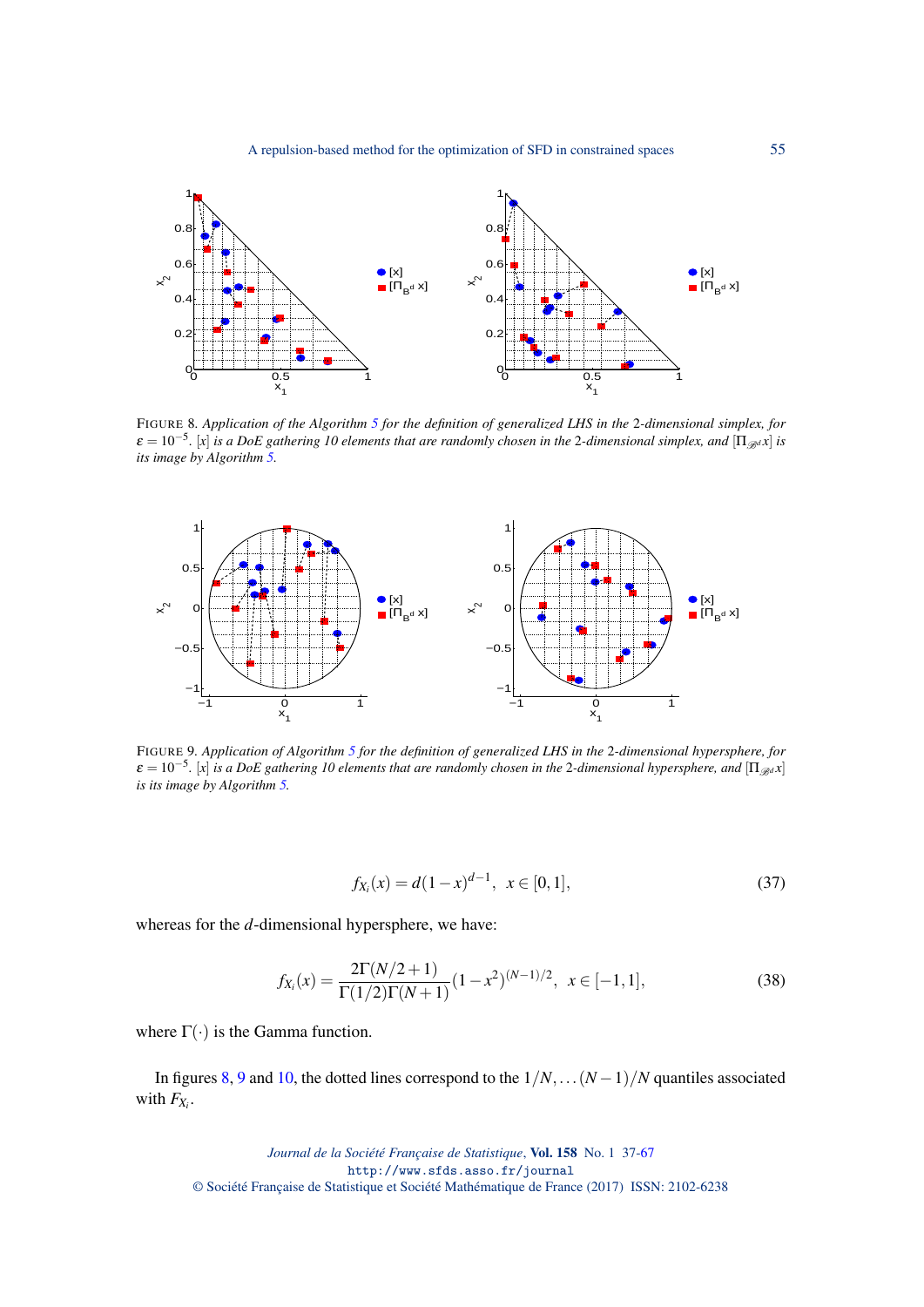56 G. Perrin and C. Cannamela



<span id="page-19-1"></span>FIGURE 10*. Optimization of the space filling properties of an initial DoE in the simplex and the hypersphere for*  $d = 2$  and  $N = 10$ : [x] *is an initial DoE that is randomly chosen in*  $\mathscr{B}^d$ ; [ $\Pi_{\mathscr{B}^d}$ *x*] *is its projection in a subspace of*  $\mathscr{B}^d$ that preserves good projection properties for each scalar input; [x<sup>opt</sup>] is the final DoE that is optimized according to *Algorithm [4.](#page-10-0)*

#### *3.2. Construction of space filling DoE in bounded convex domains*

In the same manner than in Section [2,](#page-3-0) it is supposed that the good coverage of  $\mathcal{B}^d$  can be assessed from the evaluation of a criterion  $\mathscr C$  to be minimized. Therefore, replacing  $\Pi^{\rm LHS}$  by  $\Pi_{\mathscr{B}^d}$  in Algorithm [4,](#page-10-0) it is possible to construct initial DoE that are optimized with respect to  $\mathscr{C}$ , while preserving good projection properties for each scalar input. Such a procedure is once again illustrated in the case of the simplex and the hypersphere in Figure [10,](#page-19-1) when criterion  $\mathscr C$  is defined by Eq. [\(22\)](#page-9-1).

## <span id="page-19-0"></span>*3.3. Efficiency of the proposed method for the definition of space filling DoE in bounded convex domains*

The idea of this section is to illustrate, for several values of *d* and *N*, the interest of the former algorithms on two examples of commonly used constrained input spaces: the simplex and the hypersphere. The notion of discrepance being difficult to generalize for these constrained input space, only the mindist and the minimax criteria will be computed to assess the space filling properties of a given DoE. In addition, to evaluate the quality of the projection properties for each scalar input of any  $(d \times N)$ -dimensional DoE  $[x] = [\mathbf{x}_{(1)}; \dots; \mathbf{x}_{(d)}]$ , the following criterion is also computed:

$$
\text{distLHS}([x]) = \max_{1 \le i \le d} |\mathscr{C}^{\text{LHS}}\left(\mathbf{F}^i(\mathbf{x}_{(i)})\right) - 1/N|,\tag{39}
$$

where function  $\mathcal{C}^{\text{LHS}}$  and vector  $\mathbf{F}^i(\mathbf{x}_{(i)})$  are defined by Eqs. [\(9\)](#page-4-1) and [\(30\)](#page-16-0) respectively. Indeed, the lower criterion distLHS is, the nearer from an uniform grid  $[\mathbf{F}^1(\mathbf{x}_{(1)});...;\mathbf{F}^d(\mathbf{x}_{(d)})]$  is, and so the better are the projection properties for each scalar input.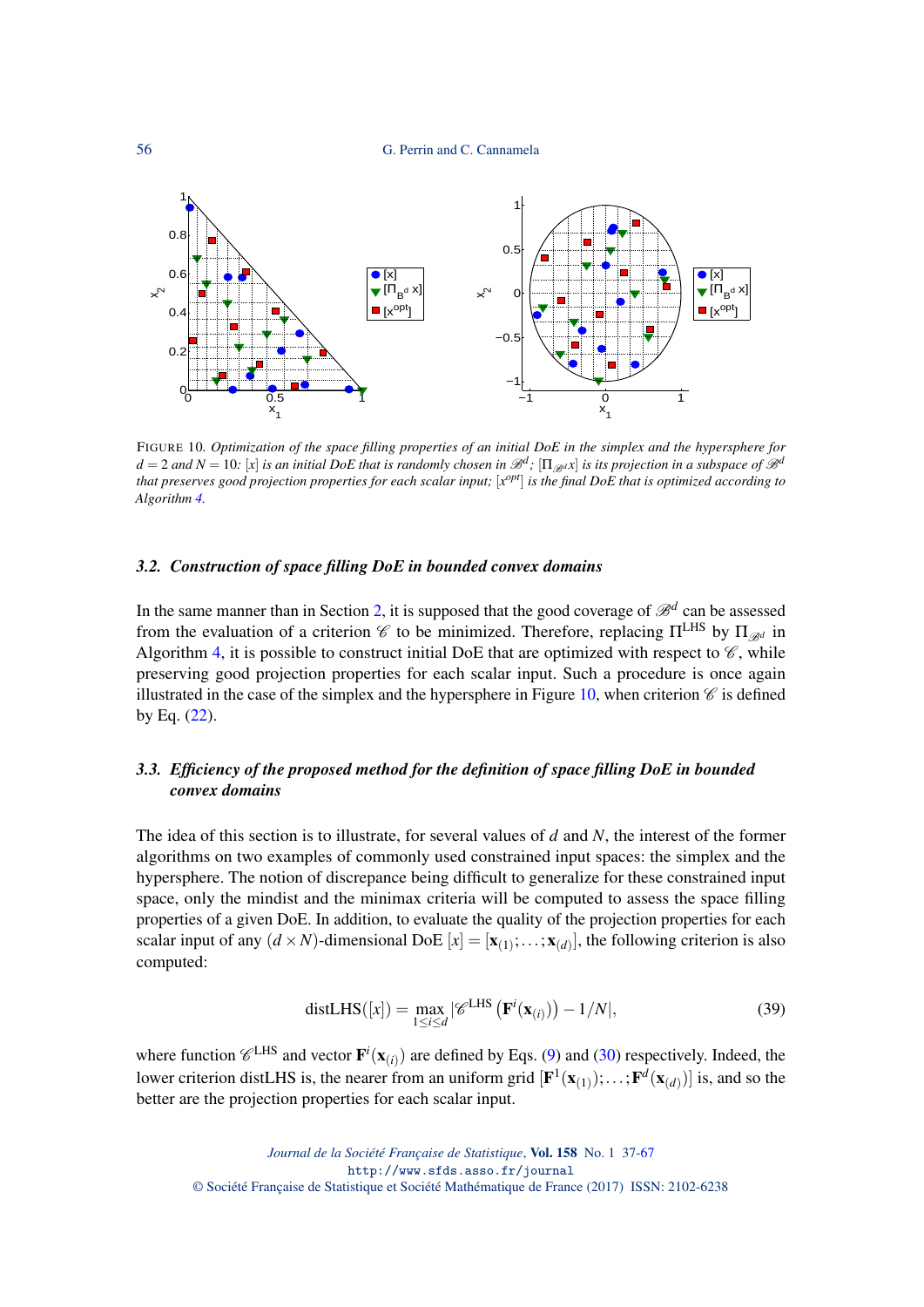#### Generation of DoE in the simplex

In this part, we are interested in the generation of *N*-dimensional DoE in the *d*-dimensional simplex:

$$
\mathscr{S}^d = \left\{ \mathbf{x} \in [0,1]^d \mid \sum_{i=1}^d x_i \le 1 \right\}.
$$
 (40)

Three methods are commonly used to generate such DoE in  $\mathscr{S}^d$  [\(Devroye,](#page-29-8) [1986;](#page-29-8) [Pillards and](#page-30-24) [Cools,](#page-30-24) [2003\)](#page-30-24).

- The Dirichlet approach: if  $G_1, \ldots, G_{d+1}$  are  $d+1$  Gamma-distributed random variables of parameters (1,1), then the random vector  $(x_1,...,x_d)$ , where, for all  $1 \le i \le d$ ,  $x_i =$  $G_i/\sum_{j=1}^{d+1} G_j$ , is uniformly distributed on  $\mathscr{S}^d$ .
- The sorting approach: if  $Y_1, \ldots, Y_d$  are *d* independent random variables that are uniformly distributed on [0,1], and if  $Z_1 = Y_{s(1)} \leq \ldots \leq Z_d = Y_{s(d)}$ , where *s* is a bijective application from  $\{1,\ldots,d\}$  to  $\{1,\ldots,d\}$ , then it can be shown that the vector  $(x_1 = Z_2 - Z_1, x_2 =$  $Z_3 - Z_2, \ldots, x_d = 1 - Z_d$ ) is uniformly distributed on  $\mathscr{S}^d$ .
- The square root approach: if  $Y_1, \ldots, Y_d$  are *d* independent random variables that are uniformly distributed on [0,1], and if we define, for all  $1 \le i \le d$ ,  $Z_i = \prod_{j=i}^d Y_j^{1/j}$  $j^{(1)}$ , then  $(x_1 = Z_2 Z_1, x_2 = Z_3 - Z_2, \ldots, x_d = 1 - Z_d$ ) is uniformly distributed on  $\mathscr{S}^d$ .

In the following, the Dirichlet approach will be considered as the non-optimized reference as the Gamma realizations on which it is based will be drawn independently, whereas the sorting and the square root approaches will be optimized in the sense that they will correspond to two transformations of an optimized LHS (according to the *maximinSA*\_*LHS* routine with the same parameters than in Section [2\)](#page-3-0) to the *d*-dimensional simplex. As for the hypercube case, a clustering-based approach is also introduced. It is seen as a reference for the minimax and mindist optimization without constraints on the space filling properties in the low-dimensional spaces.

As in Section [2,](#page-3-0) 50 different DoE are generated from each former generators and from the proposed method for  $d = 3, 5, 10$ , and  $N = 10d$ . For each DoE, we then compute the mindist, the pseudo minimax, the distLHS and their 2D-mean projections, and compare the results in Figures [11](#page-21-0) and [12.](#page-22-0) In these figures, it can be seen that the methods based on the transformation of an optimized LHS give better results than the non-optimized Dirichlet approach. However, as these transformations are not linear, they do not preserve the projection properties for each scalar input, such that the distLHS criterion is always relatively high. The same phenomenon is observed for the clustering-based approaches, for which the distLHS criterion is always very high. On the contrary, for all presented values of *d* and *N*, the proposed approach allows the generation of DoE with very low values for distLHS, that is to say with very good projection properties for each scalar input, while improving the mindist, the 2D-mindist and the minimax criteria. Although the results are not shown in this paper for the sake of concision, the conclusions would have been the same for other values of *d* and *N*. Therefore, the proposed approach appears to be a very interesting tool to generate optimized DoE in the *d*-dimensional simplex.

#### Generation of DoE in the hypersphere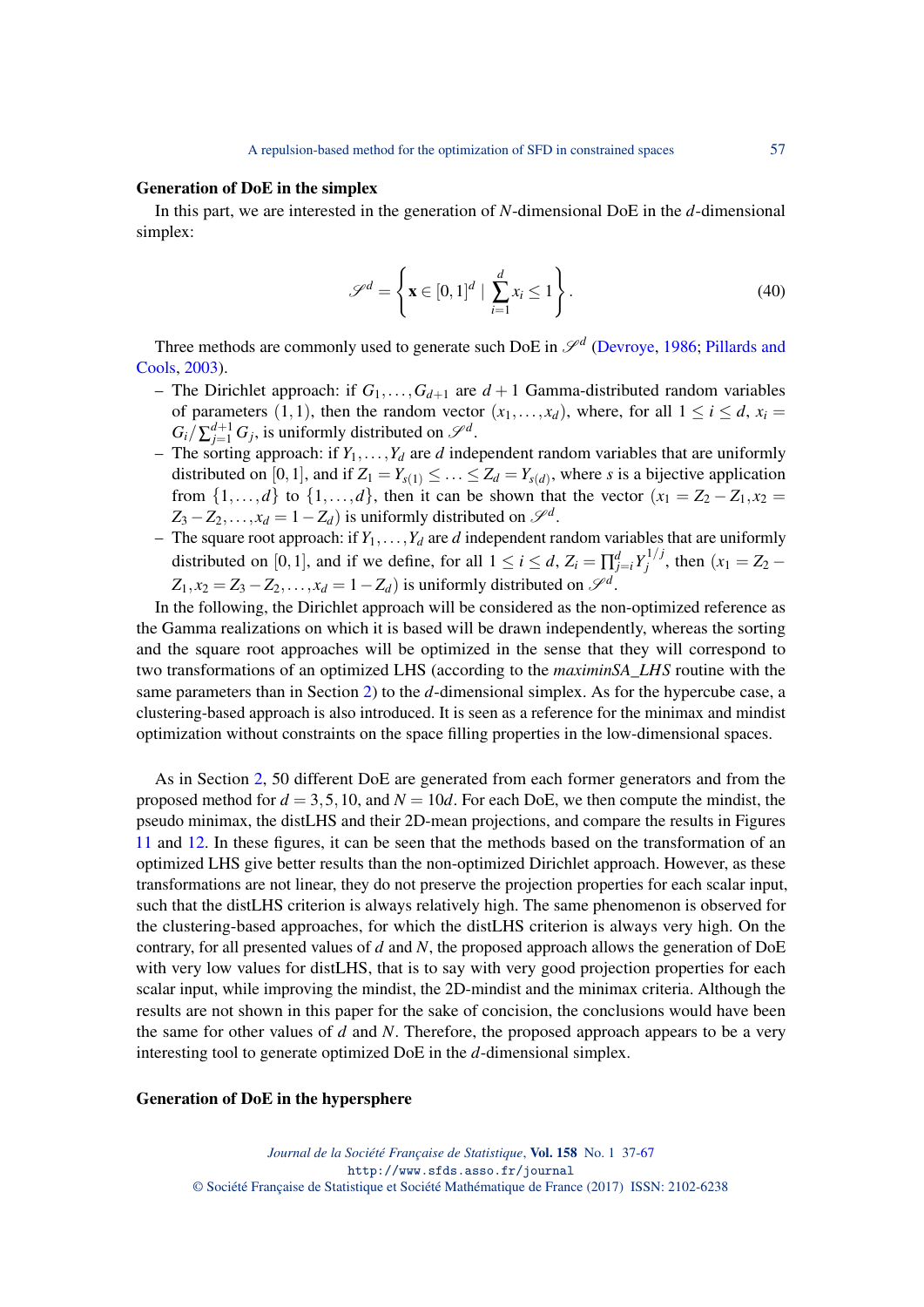

<span id="page-21-0"></span>FIGURE 11*. Comparison in terms of space filling properties of five generators in the simplex with respect to the distLHS criterion (first row), the minimax criterion (second row) and the mindist criterion (third row), for d* = 3 *(left column), d* = 5 *(middle column) and d* = 10 *(right column), and N* = 10*d. 1: Dirichlet approach / 2: Sorting approach / 3: square root approach / 4: the proposed method / 5: clustering-based approach.*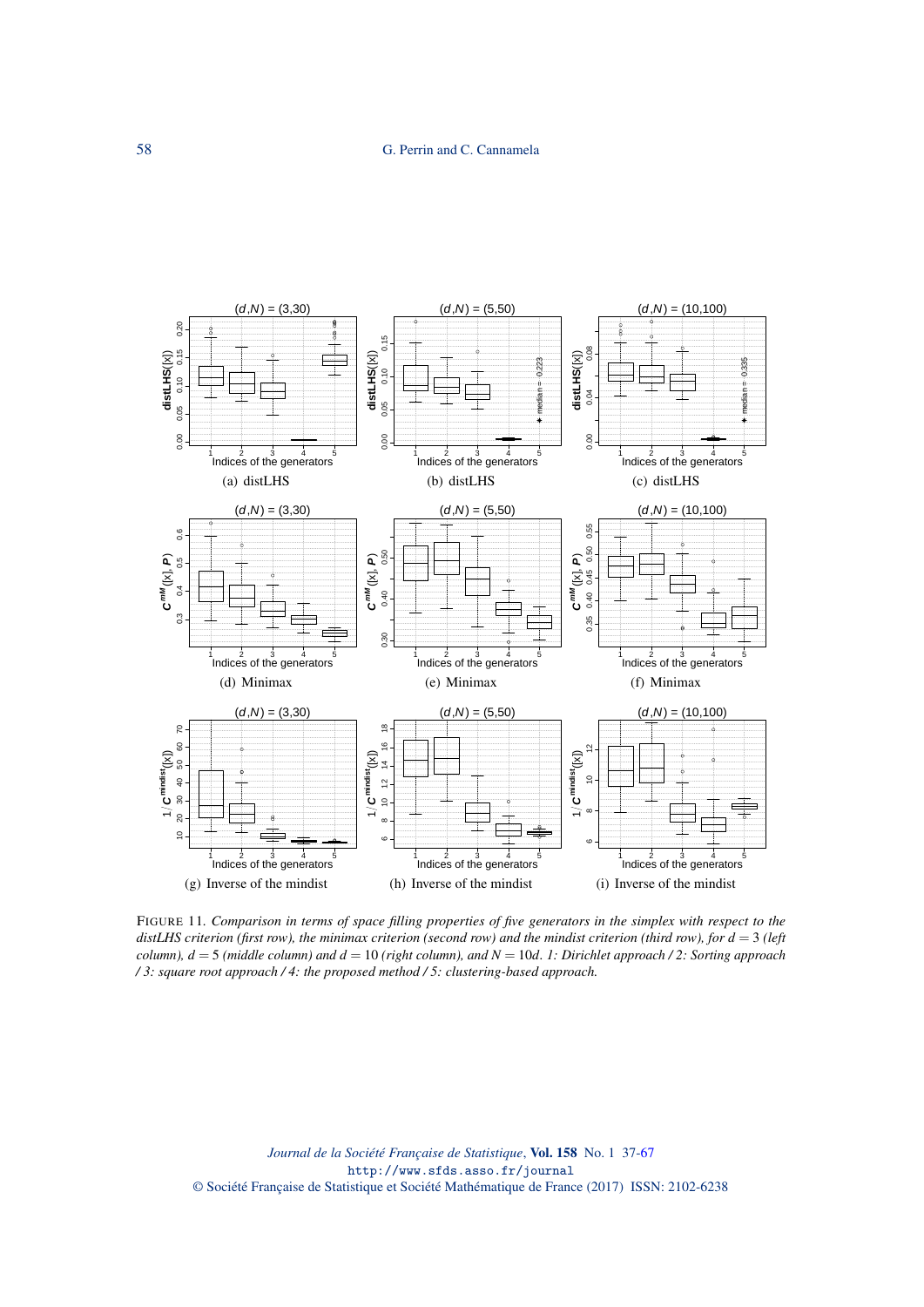

<span id="page-22-0"></span>FIGURE 12*. Comparison in terms of space filling properties of five generators in the simplex with respect to the 2D-distLHS criterion (first row), the 2D-minimax criterion (second row) and the 2D-mindist criterion (third row), for d* = 3 *(left column), d* = 5 *(middle column) and d* = 10 *(right column), and N* = 10*d. 1: Dirichlet approach / 2: Sorting approach / 3: square root approach / 4: the proposed method / 5: clustering-based approach.*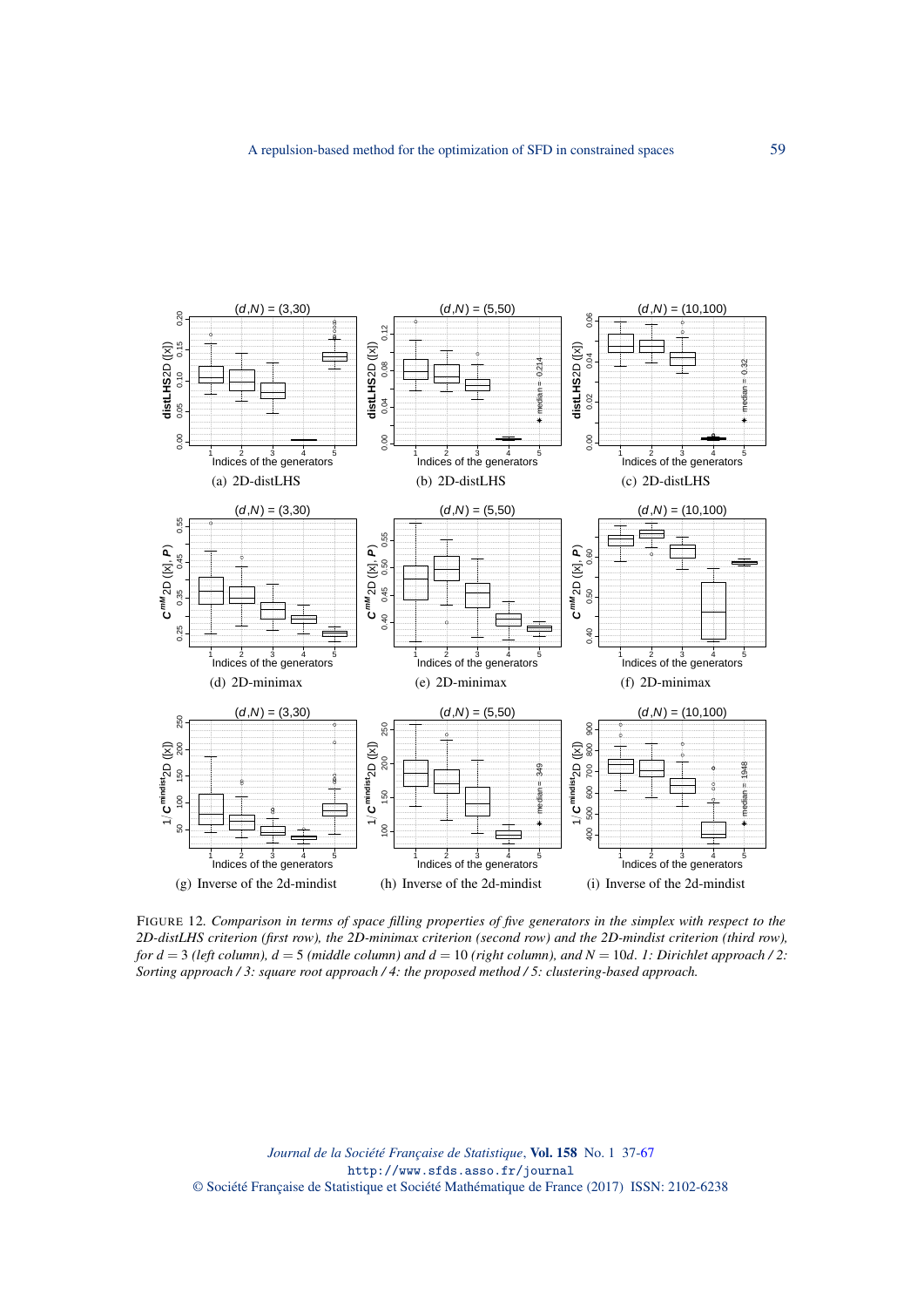#### 60 G. Perrin and C. Cannamela

As a second example, we are now interested in the generation of *N*-dimensional DoE in the *d*-dimensional hypersphere:

$$
\mathcal{P}^d = \left\{ \mathbf{x} \in [-1, 1]^d \mid \sum_{i=1}^d x_i^2 \le 1 \right\}.
$$
\n(41)

Such a generation is generally based on the consideration that if *Y* is a random variable that is uniformly distributed on [0,1], and if ξ is a *d*-dimensional random vector which components are independent and normally distributed, then  $\mathbf{x} = Y^{1/d} \times \xi / \|\xi\|_d$  is uniformly distributed on  $\mathscr{P}^d$ . This approach is called "normal approach" in the following, as it is based on the symmetry properties of the multivariate normal distribution. The results associated with designs based on the transformation of optimized LHS would give essentially the same results, but are not shown in this paper. Clustering-based designs are also considered in the following comparisons, as these approaches are supposed to work well in any input space from the minimax minimization point of view.

As previously, 50 different DoE are generated from the proposed method, the normal approach, and the clustering-based approach, for different values of *d* and *N*. We then compare the corresponding values of the mindist, the pseudo minimax, the distLHS and their 2D-mean projections in Figures [13](#page-24-0) and [14.](#page-25-0) As forecast, the clustering-based approaches lead to interesting space filling properties when considering the whole input space, but are not good when focusing on the distLHS criterion or the 2D-mean projections of the considered criteria. On the contrary, these figures allow us to quantify the high interest of the proposed method to generate DoE in the hypersphere, in terms of mindist maximization and minimax and distLHS minimization, while preserving relatively good space filling properties in 2D subspaces.

## 4. Application to the enrichment of existing space filling designs

In many scientific applications, it can be useful to increase the dimensions *N* (and eventually *d*) of the initial DoE [\(Draguljic et al.](#page-29-4), [2012;](#page-29-4) [Muehlenstaedt et al.,](#page-30-25) [2014\)](#page-30-25). Given an already existing  $(d_1, N_1)$ -dimensional DoE (which can be optimized or not), the question then arises of how adding the new elements for the final DoE to present good space filling characteristics and good projection properties for each scalar input. Based on the method introduced in Sections [2](#page-3-0) and [3,](#page-16-1) an answer can be given to this question by fixing all the components of the already existing DoE but letting move the added new points in Algorithm [4.](#page-10-0) To improve the efficiency of the method, for each iteration of the distance-based repulsion, it is advised to perform the LHS projection twice: first, with the moving points alone, and second, with all the points (including the fixed points). The interest of this approach is illustrated for the hypercube only, even if it can be used for any bounded convex input space.

On the one hand, the value of *d* is fixed, and we want to increase the number of elements of the DoE. Hence, we first generate a  $(d, N_1)$ -dimensional DoE, and a  $(d, N_2)$ -dimensional DoE,  $[y]$ , from the non-optimized "randomLHS" routine that was introduced in Section [2](#page-3-0) ( $N_2$  can be equal or not to  $N_1$ ). In addition, we denote by [x; y] the concatenation of [x] and [y] and by  $\mathcal O$  the proposed optimization procedure, such that  $\lbrack \mathcal{O}([z_1; z_2] \mid z_2) \rbrack$  corresponds to the result of Algorithm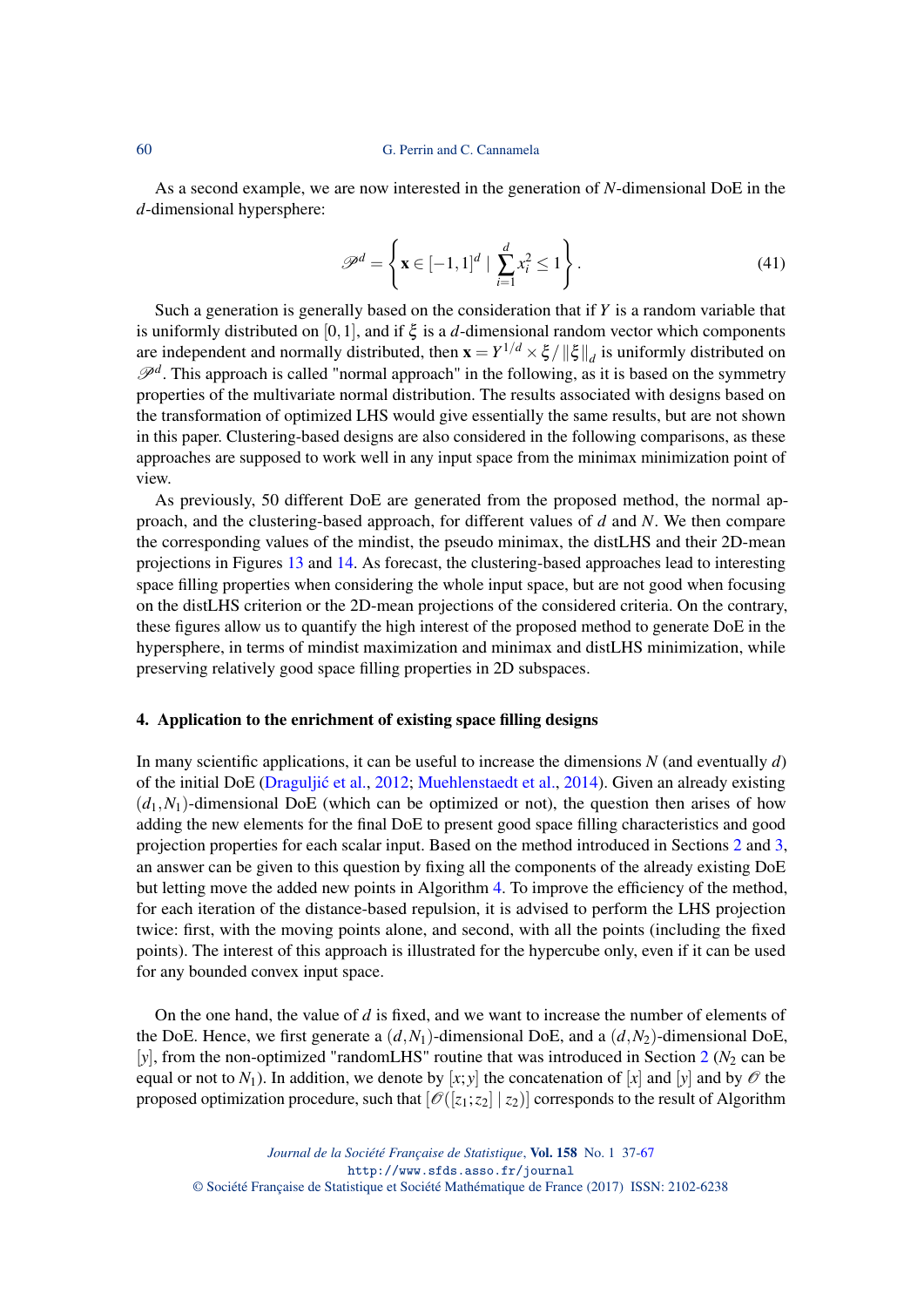

<span id="page-24-0"></span>FIGURE 13*. Comparison in terms of space filling properties of three generators in the hypersphere with respect to the distLHS criterion (first row), the minimax criterion (second row) and the mindist criterion (third row), for d* = 3 *(left column), d* = 5 *(middle column) and d* = 10 *(right column), and N* = 10*d. 1: "normal approach" / 2: the proposed method / 3: clustering-based approach.*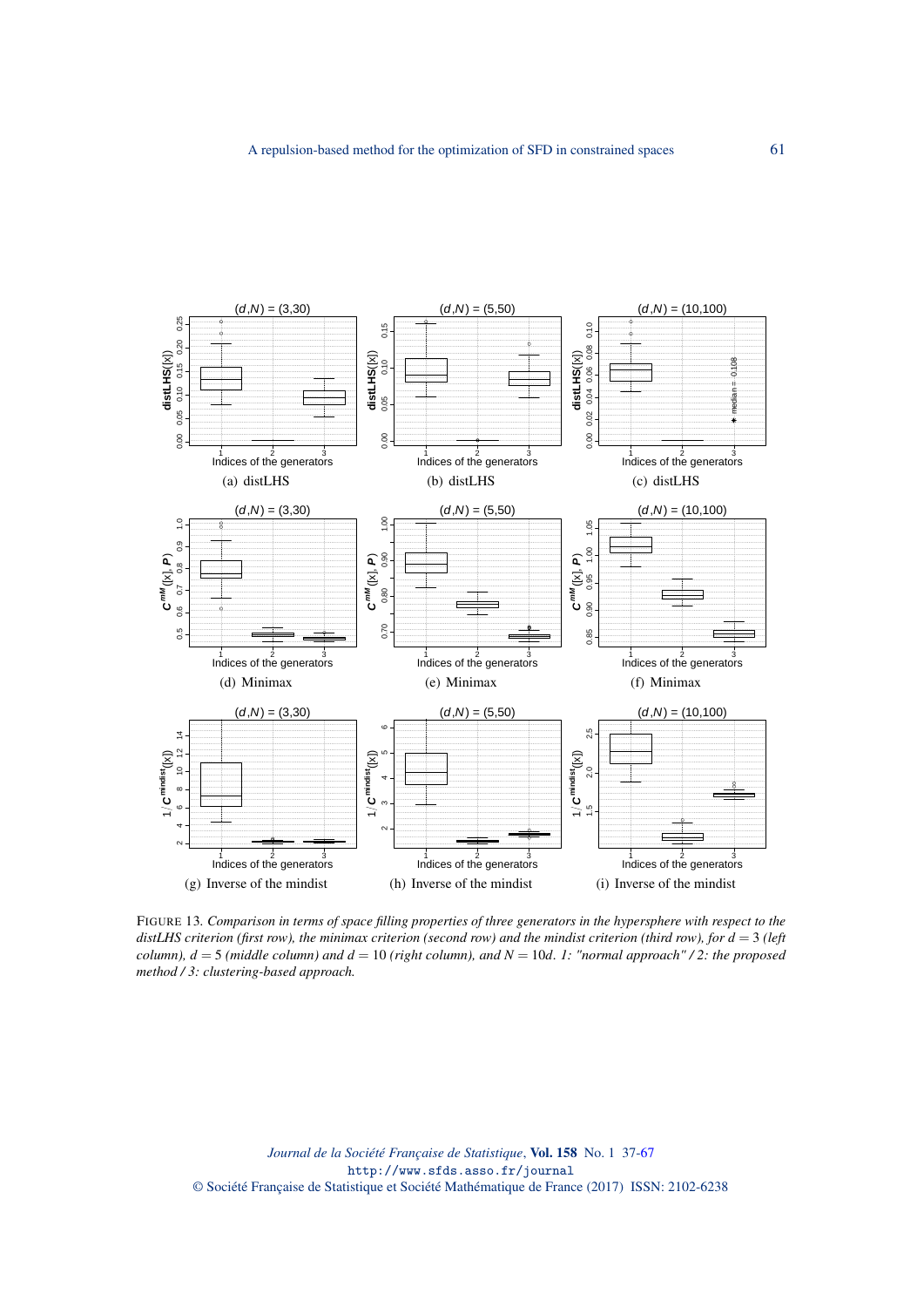

<span id="page-25-0"></span>FIGURE 14*. Comparison in terms of space filling properties of three generators in the hypersphere with respect to the 2D-distLHS criterion (first row), the 2D-minimax criterion (second row) and the 2D-mindist criterion (third row), for d* = 3 *(left column), d* = 5 *(middle column) and d* = 10 *(right column), and N* = 10*d. 1: "normal approach" / 2: the proposed method / 3: clustering-based approach.*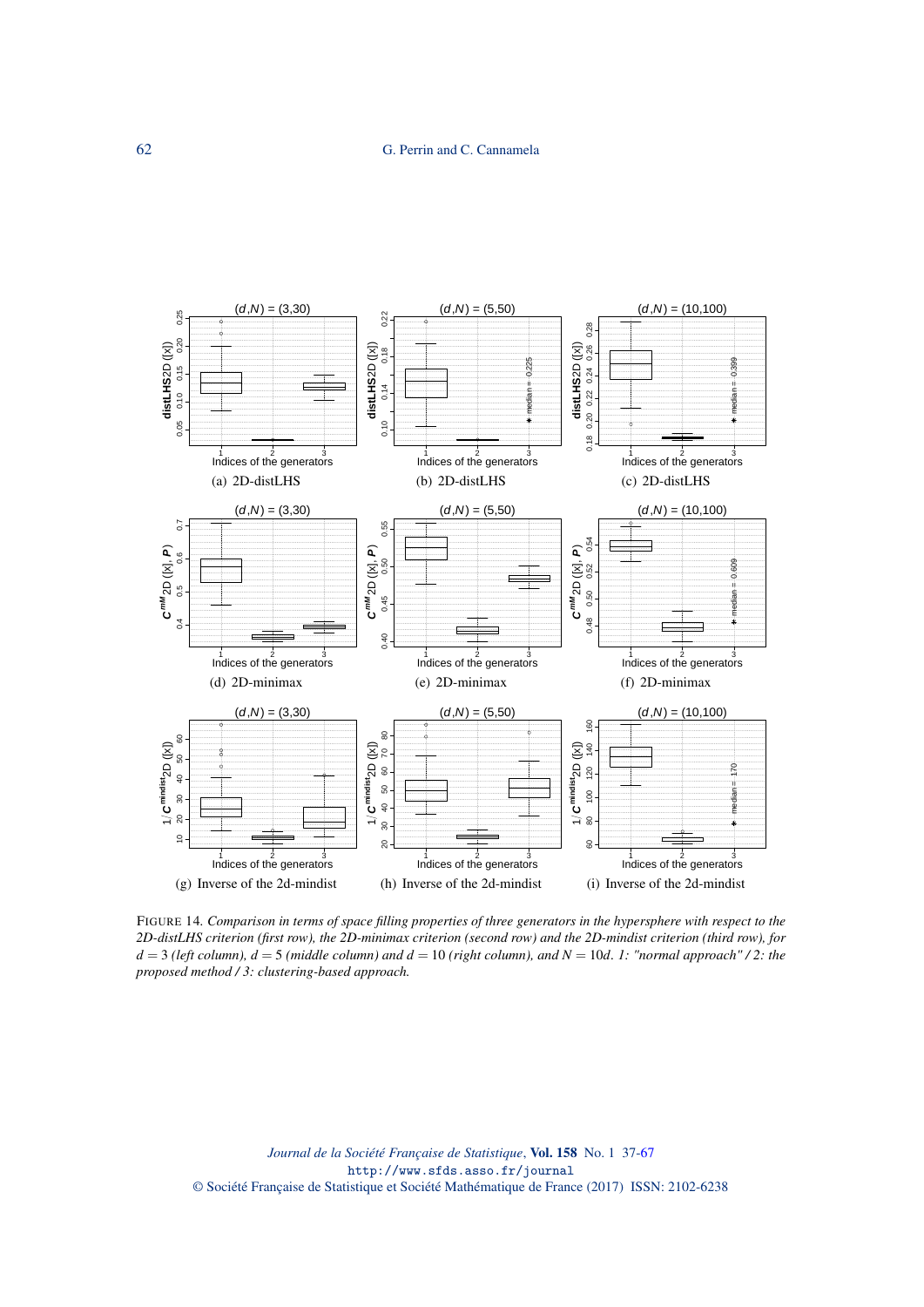[4,](#page-10-0) which was initialized by the concatenation of  $[z_1]$  and  $[z_2]$ , and in which the elements of  $[z_2]$  are fixed. In particular,  $[x^{opt}] = [\mathcal{O}([x] | \mathbf{0})]$  is introduced as the unconstrained optimization of  $[x]$  by Algorithm [4.](#page-10-0) We now compare the space filling properties of the five following designs:

- $-$  [x; y]: the final DoE is constituted of the concatenation of [x] and [y].
- $-[x^{\text{opt}}; y]$ : the final DoE is constituted of the concatenation of  $[x^{\text{opt}}]$  and  $[y]$ .
- $[O(|x; y] | 0)]$ : the final DoE corresponds to the unconstrained optimization of  $[x; y]$  by Algorithm [4.](#page-10-0)
- $[O(|x; y| | x)]$ : the final DoE corresponds to the optimization of  $[x; y]$  by Algorithm [4,](#page-10-0) in which the elements of [*x*] are fixed.
- $[\mathscr{O}([\mathbf{x}^{\text{opt}}; \mathbf{y}] | \mathbf{x}^{\text{opt}})]$ : the final DoE corresponds to the optimization of  $[\mathbf{x}^{\text{opt}}; \mathbf{y}]$  by Algorithm [4,](#page-10-0) in which the elements of  $[x^{\text{opt}}]$  are fixed.

The corresponding results, in terms of minimization of the minimax and of the discrepancy, and maximization of the mindist and the 2D-mindist criteria are shown in Figure [15,](#page-27-0) for  $(d, N_1, N_2)$  in  $\{(2,10,10),(5,40,20),(7,50,100)\}$ . In this figure, it can be seen that, for all considered values of  $d$ ,  $N_1$ ,  $N_2$ , the results for  $[O(|x; y | x)]$  are much better than the ones for  $[x; y]$ , and in the same manner, the results for  $[\mathcal{O}([\chi^{\text{opt}}; y] | x^{\text{opt}})]$  are much better than the ones for  $[x^{\text{opt}}; y]$ . This justifies the interest of the proposed method for the addition of new elements to already existing DoE, for a fixed value of *d*. Moreover, it can be noticed that the higher  $N_2$  is, compared to  $N_1$ , the closer to  $[\mathscr{O}([x, y] | \mathbf{0})]$  are the space filling properties of  $[\mathscr{O}([x, y] | x)]$  and  $[\mathscr{O}([x^{\text{opt}}; y] | x^{\text{opt}})]$ . At last, we verify in these figures that the better the already existing DoE is, the more chance there is for the space filling properties of the final DoE to be good.

On the other hand, we now suppose that the value of *N* is fixed, and we are interested in increasing the dimension of the input space. To this end, let  $[x]$  be a  $(d_1, N)$ -dimensional DoE and [ $y$ ] be a  $(d_2, N)$ -dimensional DoE, which have been generated by the "randomLHS" routine. Even if increasing *d* or *N* lead to two different kinds of concatenation, the previous notations are used again to simplify the reading. The three following configurations are now introduced:

- $[x^{opt}; y^{opt}]$ : the final DoE is the concatenation of the unconstrained optimization of  $[x]$  and  $[y]$ separately.
- $[O(|x; y] | 0)]$ : the final DoE corresponds to the unconstrained optimization of [x; y] by Algorithm [4.](#page-10-0)
- $[\mathscr{O}([\mathbf{x}^{\text{opt}}; \mathbf{y}] | \mathbf{x}^{\text{opt}})]$ : the final DoE corresponds to the optimization of  $[\mathbf{x}^{\text{opt}}; \mathbf{y}]$  by Algorithm [4,](#page-10-0) in which the elements of  $[x^{\text{opt}}]$  are fixed.

Finally, in figure [16,](#page-28-0) we compare the results associated with these three configurations, for  $(d_1, d_2, N) \in \{(2, 1, 30), (2, 2, 50), (4, 3, 100)\}.$  In this figure, we notice that the results associated with the proposed method,  $[\mathscr{O}([x^{\text{opt}}; y] | x^{\text{opt}})]$ , are much better than the ones corresponding to the concatenation of two DoE that have been optimized independently, [x<sup>opt</sup>; y<sup>opt</sup>], from the four considered space filling criteria points of view. Moreover, it can once again be seen that the higher *d*<sub>2</sub> and *N* are, the more likely is the improvement of the space filling properties of the final DoE. In particular, in the case  $(d_1, d_2, N) = (2, 2, 50)$ , the results of the configuration  $[\mathscr{O}([\mathbf{x}^{\text{opt}}; \mathbf{y}] | \mathbf{x}^{\text{opt}})]$  are very close to the results of  $[\mathcal{O}([x, y] | 0)]$ , which corresponds to the limit case, as this configuration allows the optimization of the position of all the elements of the final DoE. At last, it can be noticed that the configuration  $[\mathscr{O}([x, y] | \mathbf{0})]$  is not optimal for the minimization of  $1/C_{2D}^{\text{mindist}}$  when  $d_1 = 2$ . Indeed, for this particular value of  $d_1$ , and for this particular criterion, starting from an optimized 2D DoE can be better than a direct global optimization.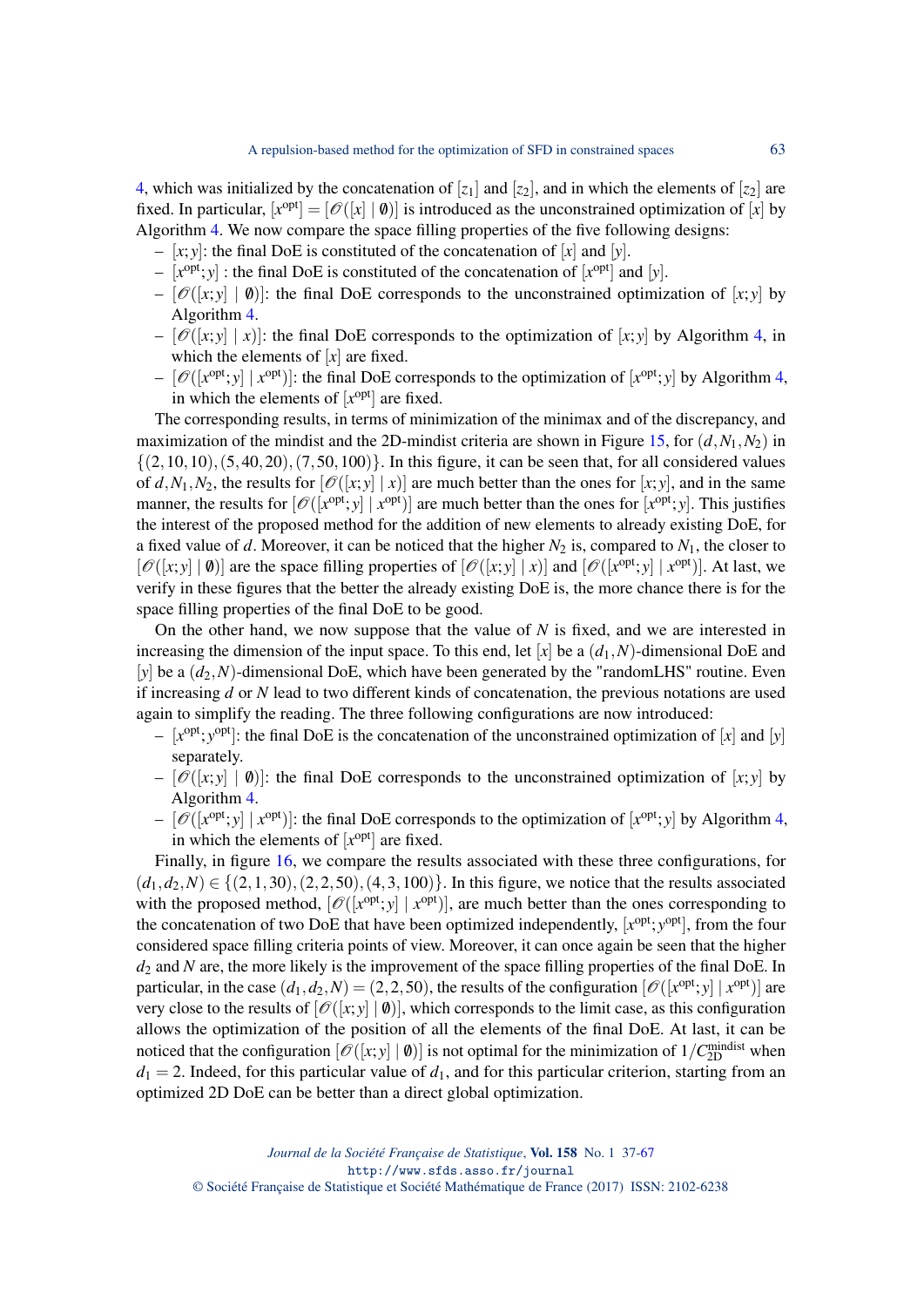### 64 G. Perrin and C. Cannamela



<span id="page-27-0"></span>FIGURE 15*. Efficiency of the proposed method for the enrichment of already existing DoE with respect to the L* 2 *-discrepancy (first row), the minimax criterion (second row), the mindist criterion (third row), and the 2Dmindist criterion (fourth row) for*  $(d, N_1, N_2) = (2, 10, 10)$  *(left column),*  $(d, N_1, N_2) = (5, 40, 20)$  *(middle column) and*  $(d, N_1, N_2) = (7, 50, 100)$  (right column). 1: [x; y] /2: [ $x^{opt}$ ; y] /3: [ $\mathcal{O}([x, y] | \emptyset)$ ] /4: [ $\mathcal{O}([x, y] | x)$ ] /5: [ $\mathcal{O}([x^{opt}; y] | x^{opt})$ ]. *Boxplots are produced from 50 runs with different initial DoE.*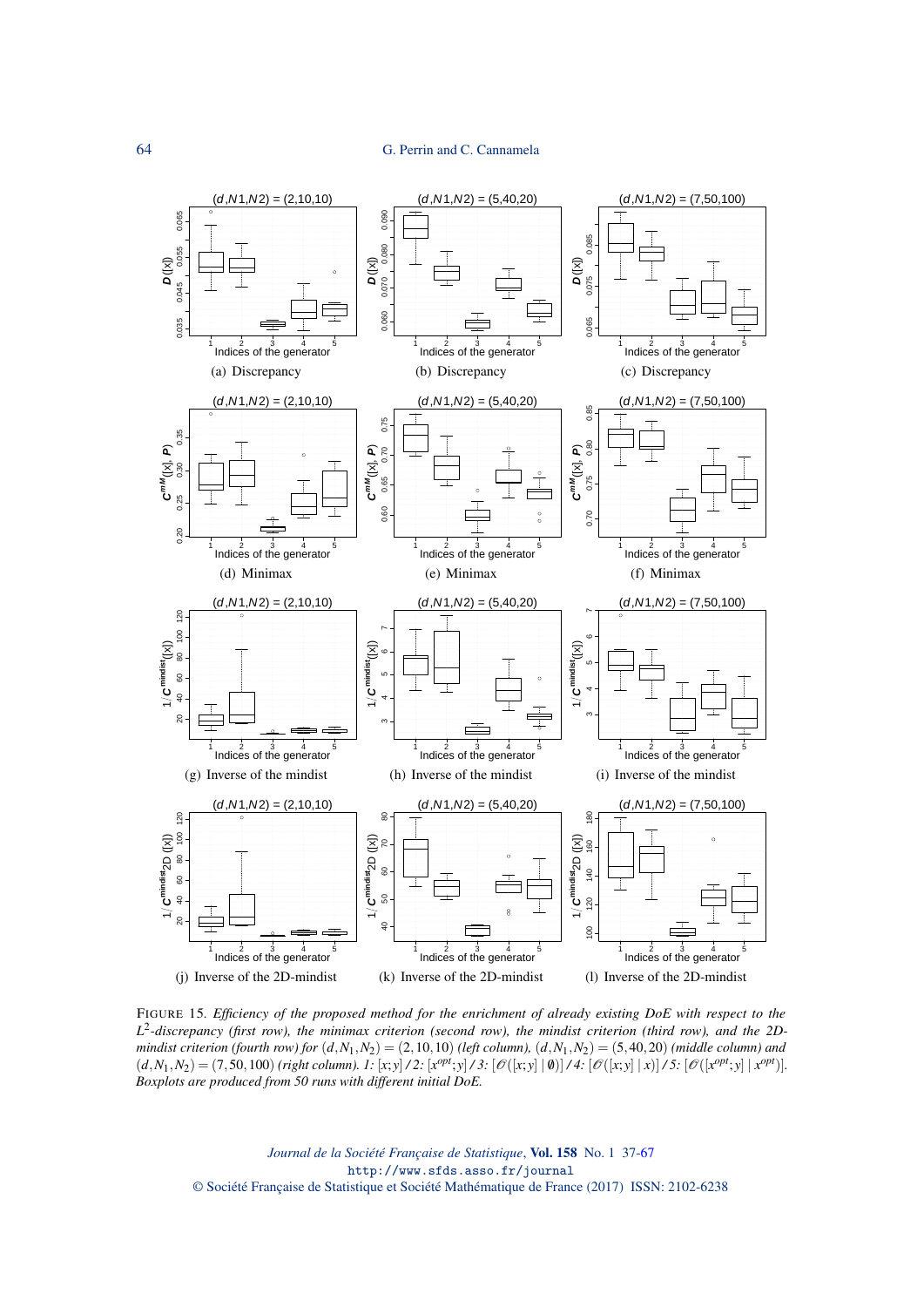

<span id="page-28-0"></span>FIGURE 16*. Efficiency of the proposed method for the enrichment of already existing DoE with respect to the L* 2 *-discrepancy (first row), the minimax criterion (second row), the mindist criterion (third row), and the 2Dmindist criterion (fourth row), for*  $(d_1, d_2, N) = (2, 1, 30)$  *(left column),*  $(d_1, d_2, N) = (2, 2, 50)$  *(middle column) and*  $(d_1, d_2, N) = (4, 3, 100)$  (right column). Boxplots are produced from 50 runs with different initial DoE. 1:  $[x^{opt}; y^{opt}]$ 2:  $[\mathscr{O}([x; y] | \mathbf{0})] \times 3$ :  $[\mathscr{O}([x^{opt}; y] | x^{opt})]$ .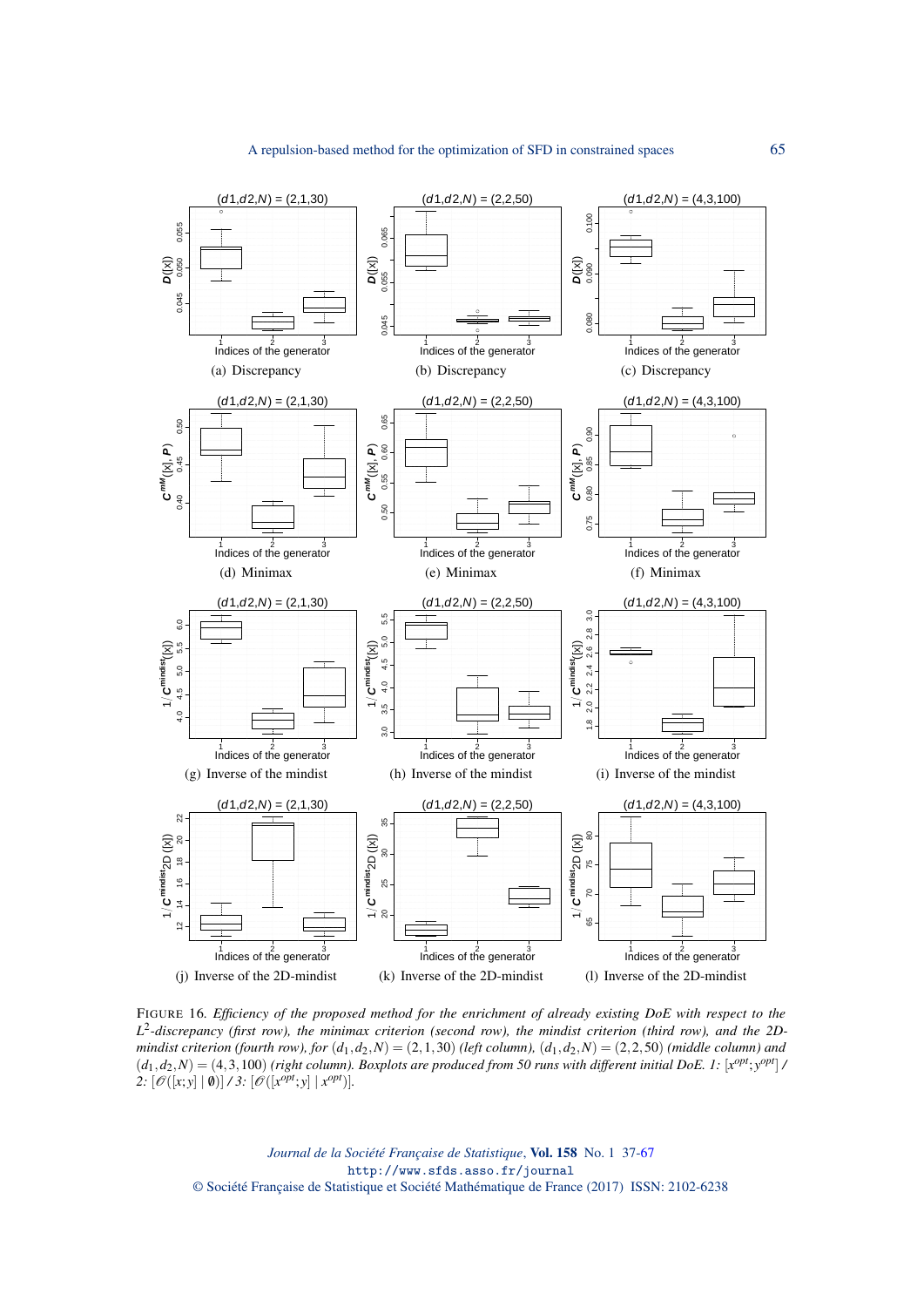#### 5. Conclusions and prospects

This work considers the challenging problem of defining initial designs of experiments (DoE) that allow the exploration of the whole input space, while preserving good space filling properties for each scalar input. To this end, an adaptive method based on two kinds of repulsion has been proposed. This method, which gives very interesting results for the generation of DoE in the hypercube, can be generalized for the generation of optimized space filling designs in any bounded convex domain. To do so, we need, first, to be able to generate an initial DoE in the domain of interest, second, to know if an element is in the domain of interest, and third, to compute (even approximately) the PDF and the CDF of each scalar input. In particular, the relevance of the method has been quantitatively assessed in the cases of the simplex and the hypersphere with respect to several commonly used space filling measures. This method can also be used to add new points to an already existing DoE, while preserving very interesting global space filling properties, which can be very useful for the iterative improvement of surrogate models for instance.

From a numerical point of view, the algorithm being based on repulsion between each elements of the DoE, we point out that the numerical complexity of the proposed algorithm increases almost linearly with respect to the dimension *d* of the input space, but increases almost quadratically with respect to the number *N* of elements of the DoE. However, the step by step improvement of the DoE being global, the proposed algorithm appears to converge relatively quickly with respect to the number of iterations *Q*, such that for values of *d* lower than 20 and values of *N* lower than 1000, relevant designs are attainable at a reasonable computational cost. In addition, the only parameter that the user has to choose is  $Q$  (and eventually the proportionality factor in Eq.  $(21)$ ), which makes the proposed method easy to control in practice.

At last, this work is only focused on the LHS structure, which only considers the projection properties of each scalar input. Taking into account higher subprojections properties stays an interesting issue for future works. In the same manner, an important restriction for the method is the assumption that the input space is convex. The adaptation of the proposed method for the generation of DoE in non-convex input spaces, as it is done in [Golchi and Loeppky](#page-30-26) [\(2015\)](#page-30-26) and [Pratola et al.](#page-30-27) [\(2015\)](#page-30-27), is also an open question.

#### References

<span id="page-29-3"></span>Auffray, Y., Barbillon, P., and Marin, J. M. (2012). Maximin design on non hypercube domains and kernel interpolation. *Statistics and Computing*, 22(3):703–712.

- <span id="page-29-1"></span>Bhadeshia, H. K. (1999). Neural Networks in Materials Science. *ISIJ International*, 39(10).
- <span id="page-29-0"></span>Bishop, C. M. (1995). *Neural Networks for Pattern Recognition*. Oxford: Oxford University Press.

<span id="page-29-7"></span>Bornert, M., Bretheau, T., and Gilormini, P. (2008). *Homogenization in Mechanics of Materials*. Wiley-Iste.

<span id="page-29-6"></span>Damblin, G., Couplet, M., and Ioss, B. (2013). Numerical studies of space filling designs: optimization of Latin hypercube samples and subprojection properties. *Journal of Simulation*, 7:276–289.

<span id="page-29-8"></span>Devroye, L. (1986). *Non-uniform random variate generation*. Springer.

<span id="page-29-4"></span>Draguljic, D., Santner, T. J., and Dean, A. M. (2012). Noncollapsing Space-Filling Designs for Bounded Nonrectangular ´ Regions. *Technometrics*, 54(2):169–178.

<span id="page-29-5"></span>Dupuy, D., Helbert, C., and Franco, J. (2015). \pkgDiceDesign and \pkgDiceEval: Two R Packages for Design and Analysis of Computer Experiments. *Journal of Statistical Software*, 65(11):1–38.

<span id="page-29-2"></span>Fang, K. T., Li, R., and Sudjianto, A. (2006). *Design and modeling for computer experiments*. Chapman & Hall, Computer Science and Data Analysis Series, London.

> *Journal de la Société Française de Statistique*, Vol. 158 No. 1 37[-67](#page-30-0) http://www.sfds.asso.fr/journal

© Société Française de Statistique et Société Mathématique de France (2017) ISSN: 2102-6238